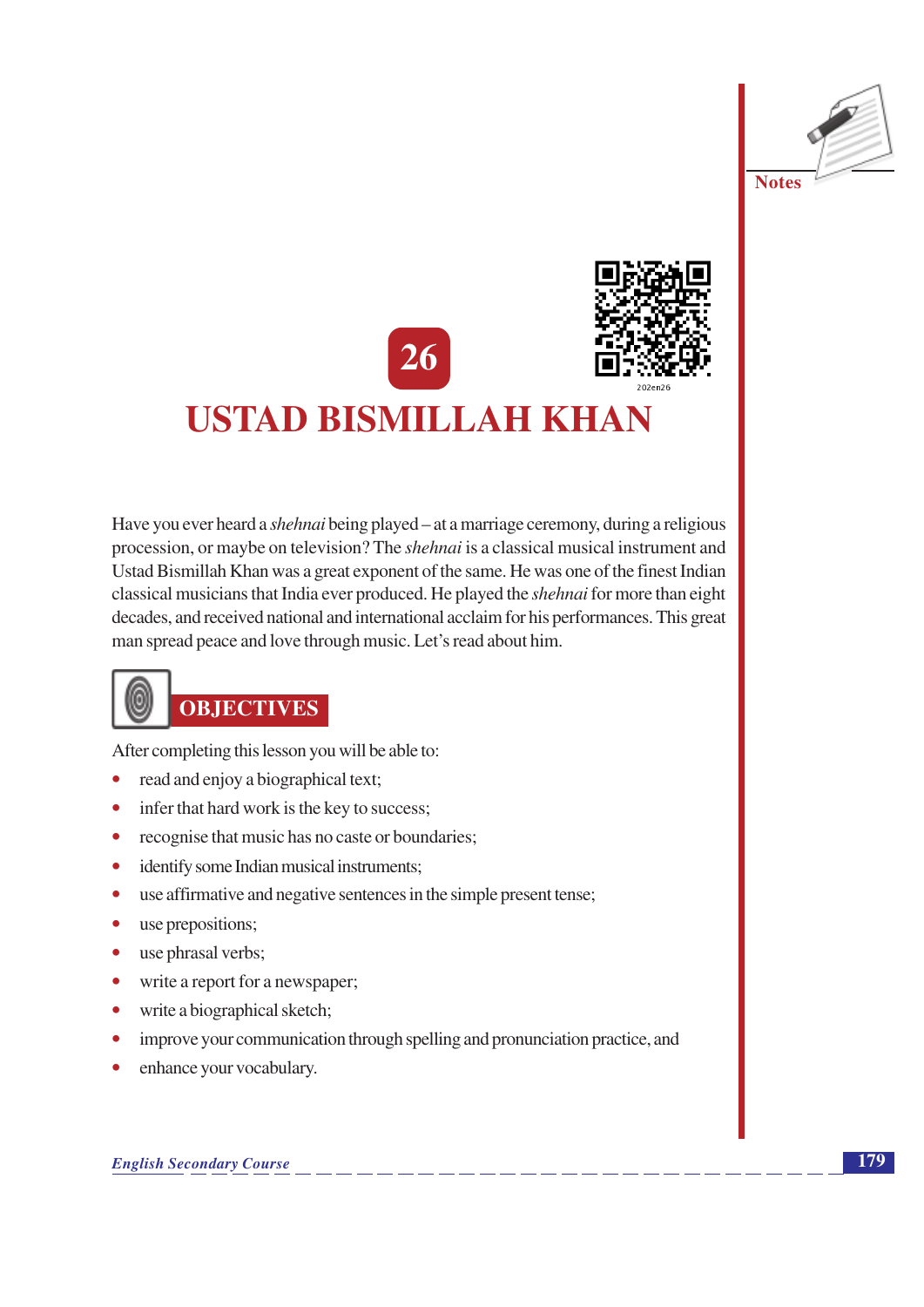

undoubtedly: without doubt

maestro: a great musician, especially of classical music civilian: relating to a person not belonging to the armed forces (army, navy, air force) or police recipient: one who receives/gets ancestors: those from whom one's father or

mother has descended (come)

uttered: spoke attained: reached/ accomplished tutelage: guidance religiously: with enthusiasm

inspire: to cause fine thoughts and feelings to grow in the mind improvise: create and/ or perform without preparation

raga: a series of five or more musical notes upon which a melody is made. (Indian classical music is always set in a raga) single-handedly: without help from anyone else mainstream: belonging to current trend limelight: focus of public attention accumulated: gathered/acquired material possessions: property or belongings

## 26.1 LET US READ THE TEXT

Ustad Bismillah Khan was undoubtedly a gem that India is proud of. This shehnai maestro of India received the Bharat Ratna in 2001. He had earlier been awarded the Padma Shri. Padma Bhushan and Padma Vibhushan. He was thus the recipient of all the top-four civilian awards.

Born on March 21, 1916 in Dumraon, Bihar, he was the second son of Paigambar Khan and Mitthan. His family had a musical



Fig. 26.1

background; his ancestors were musicians in the court of the princely state of Bhojpur (now in Bihar).

Bismillah Khan was named Oamaruddin to sound like his elder brother's name – Shamsuddin. However, when his grandfather Rasool Baksh Khan saw him as a baby, he uttered the word 'Bismillah', and hence he came to be known as Bismillah Khan. His father was a musician in the court of Maharaja Keshav Prasad Singh of Dumraon.

At the age of six, Bismillah Khan moved to Varanasi (earlier known as Banaras), where his maternal uncle, Ali Baksh 'Vilayatu' was the official *shehnai* player at the famous Vishwanath Temple. Ali Baksh noticed that Bismillah was a keen music learner, so he took him under his tutelage. Thus, Bismillah Khan started learning to play the *shehnai* from his uncle. Ali Baksh played *shehnai* at the Vishwanath Temple and practised in one of the temple rooms at Balaji Ghat. Bismillah Khan's routine was to follow his uncle the whole day to both the temples, and practise for hours together – without any play time, school and sometimes even regular meals.

Bismillah Khan religiously practised the *shehnai* and attained perfection in a very short time. The flowing waters of the River Ganga inspired him to improvise and invent 'ragas' that were earlier considered to be beyond the range of *shehnai*. He often played the shehnai at the Vishwanath Temple on the banks of River Ganga. He was also a devotee of Saraswati, the Hindu goddess of wisdom and arts.

Ustad Bismillah Khan was perhaps single-handedly responsible for making the *shehnai* a famous and popular musical instrument and bringing it into the mainstream Indian classical music. His concert at the All India Music Conference (1937) in Calcutta brought *shehnai* into the limelight, and was hugely appreciated by music lovers.

Despite the fame that he got, Bismillah Khan always remained simple. He never accumulated wealth and other material possessions. He lived in humble surroundings in the holy city of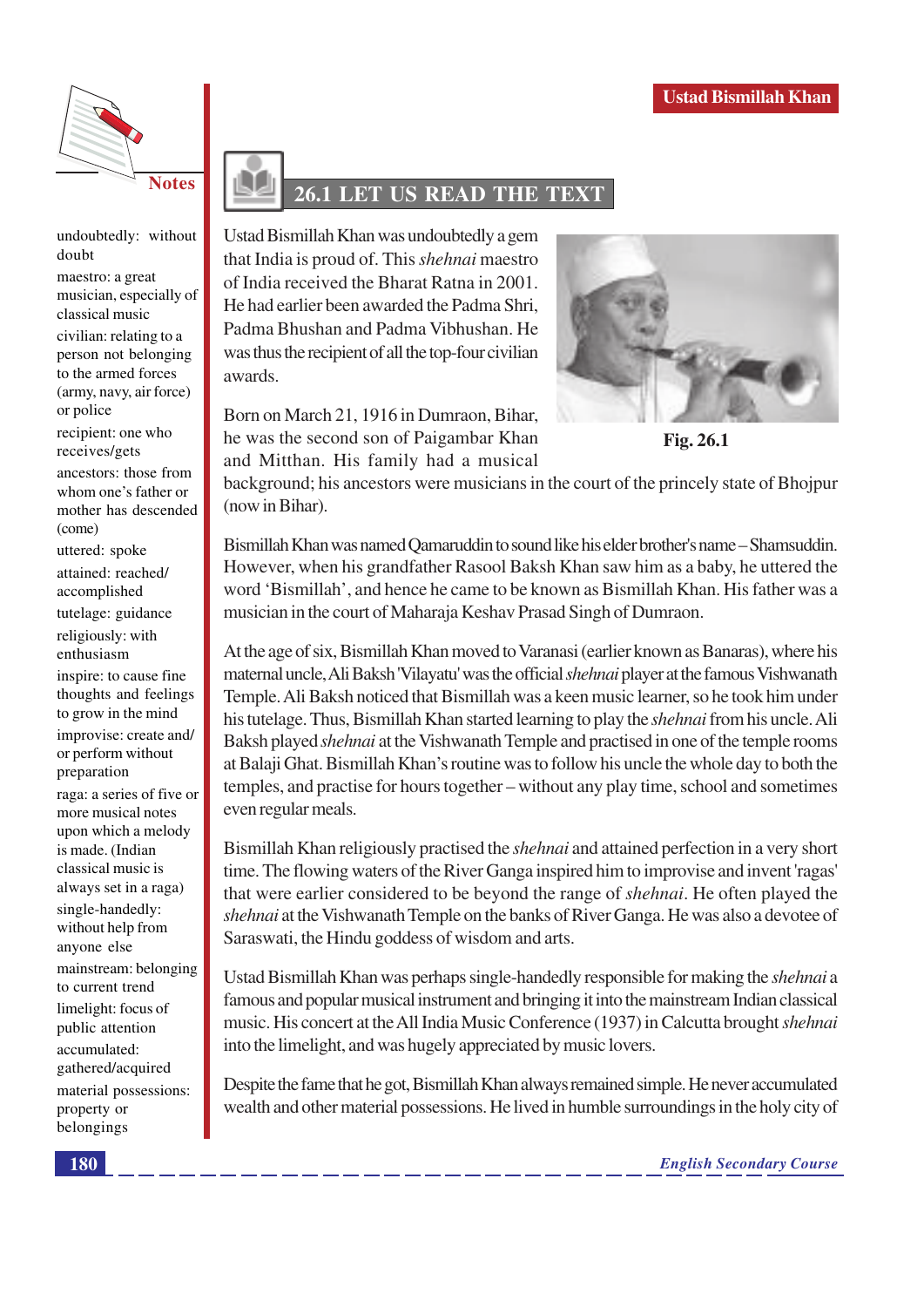Varanasi. His favourite mode of transport was the cycle rickshaw. Such was his love for his city and motherland that he declined an offer of permanent citizenship for settling in the United States of America.

He monopolised *shehnai* recitals in the post-independence era and through them, kept the legacy of classical music alive. Ustad Bismillah Khan always believed that music would survive even if the world perished. He also believed in Hindu-Muslim unity and spread the message of brotherhood through his music. He often said, "Music has no caste."

Bismillah Khan had the rare honour of playing the *shehnai* on the eve of India's independence in the year 1947. He performed at the Red Fort in Delhi and since that year, always played on 15th August, right after the Prime Minister's speech. Bismillah Khan played in many countries and has a huge fan following. He had performed in Afghanistan, USA, Canada, Bangladesh, Europe, Iran, Iraq, West Africa, Japan and Hong Kong. He shared a special bond with his *shehnai* and called it 'begum' after his wife died.

After a cardiac arrest on 21st August 2006, at the age of ninety, Bismillah Khan breathed his last. In honour of this great musician, the Government of India declared a one-day national mourning on his death. He was buried along with his *shehnai* in Varanasi under a neem tree with a 21-gun salute from the Indian Army.

### 26.2 LET US UNDERSTAND THE TEXT

### 26.2.1 PART 1

Ustad Bismillah Khan was undoubtedly.................... a devotee of Saraswati, the Hindu goddess of wisdom and arts.

If you ask a few people to say the first word that comes to their mind after hearing the name 'Bismillah Khan', I'm sure most of them will say 'shehnai'. Bismillah Khan's name is so deeply associated with 'shehnai' that if you think of one, the other automatically comes to mind. In fact, the name Bismillah Khan and the word 'shehnai' are almost like synonyms.

Ustad Bismillah Khan was an outstanding *shehnai* player, and for his contribution to Indian music, he received several awards.

Bismillah Khan was born in a small village in Bihar. His father was a *shehnai* player. When he was six, Bismillah Khan moved to Varanasi. He started learning to play the *shehnai* from his maternal uncle, Ali Baksh. He had talent and was a keen learner. But for talent to shine, one has to work hard. Bismillah Khan worked very, very hard. He practised till he attained perfection. He was inspired by the flowing waters of the River Ganga.

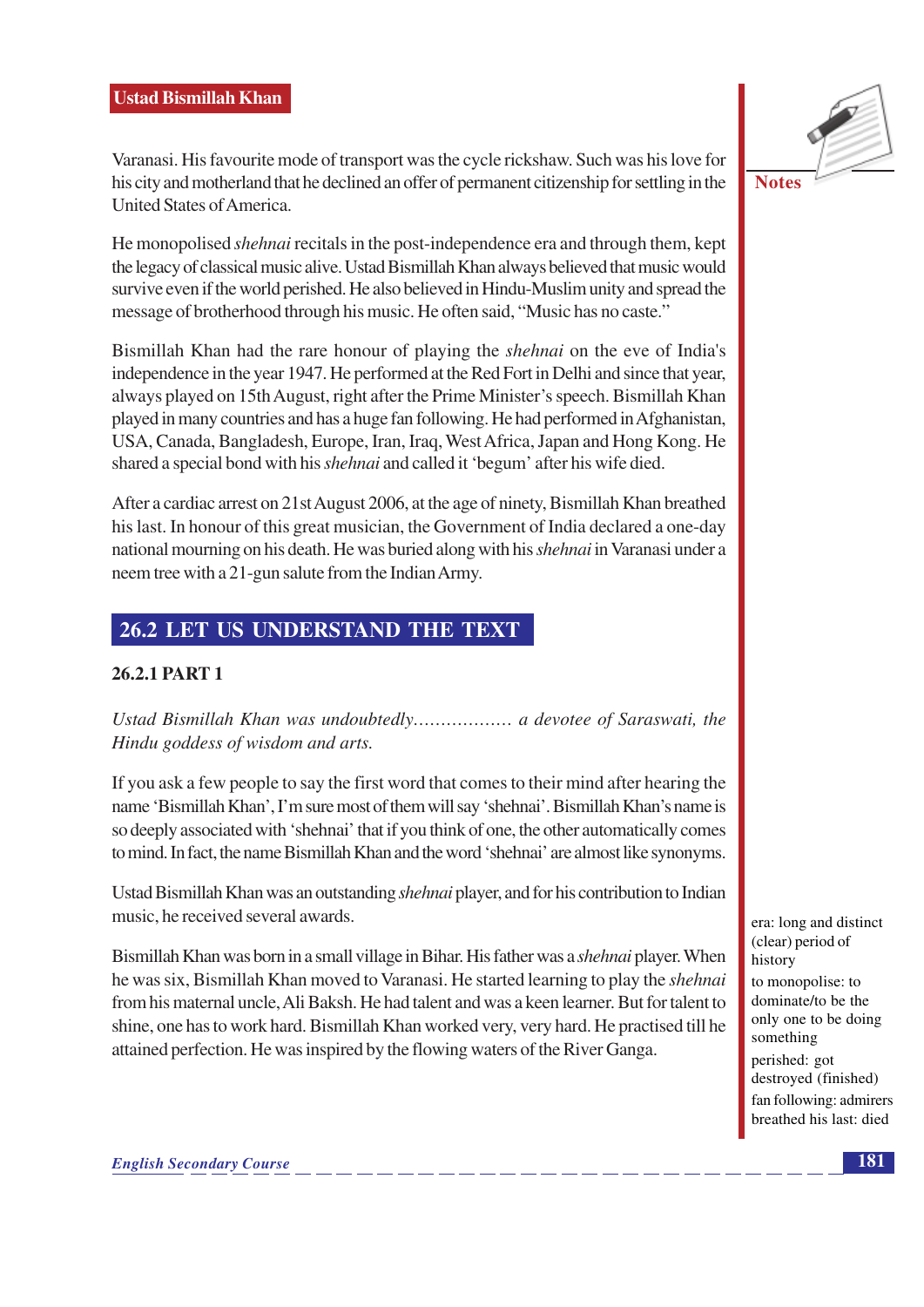

### **INTEXT OUESTIONS 26.1**

Answer the following questions.

- 1. Tick the correct option.
	- a. Ustad Bismillah Khan was born in:
		- (i) Varanasi (ii) Kolkata
		- (iii) Delhi (iv) Dumraon
	- b. Ustad Bismillah Khan's father's name was:
		- (i) Paigambar Khan (ii) Ali Baksh
		- (iii) Rasool Baksh Khan (iv) Sajid Khan
	- c. Ustad Bismillah Khan's maternal uncle's name was:
		- (i) Paigambar Khan (ii) Oamaruddin
		- (iii) Shamsuddin (iv) Ali Baksh
	- d. Bismillah Khan moved to Varanasi at the age of:
		- $(i)$  18  $(ii)6$  $(iii)$  10  $(iv)$  22
	- e. Which musical instrument did Ustad Bismillah Khan play?
		- $(i)$  flute  $(ii)$  sitar (iii) shehnai  $(iv)$  veena
- 2. Read the statements given below. Write T for the true statements and F for the false ones. Also, correct the incorrect statements and rewrite them in the space provided.
	- Ustad Bismillah Khan received the Bharat Ratna in 2001. a.
	- b. Ustad Bismillah Khan was the third son of Paigambar Khan and Mitthan.
	- c. Ustad Bismillah Khan often played the *shehnai* at the Vishwanath Temple located in Varanasi.
	- d. Ustad Bismillah Khan's father was a soldier in the army of Maharaja Keshav Prasad Singh of Dumraon.
	- $e_{i}$ Ustad Bismillah Khan was a devotee of Saraswati, the Hindu goddess of wisdom and arts.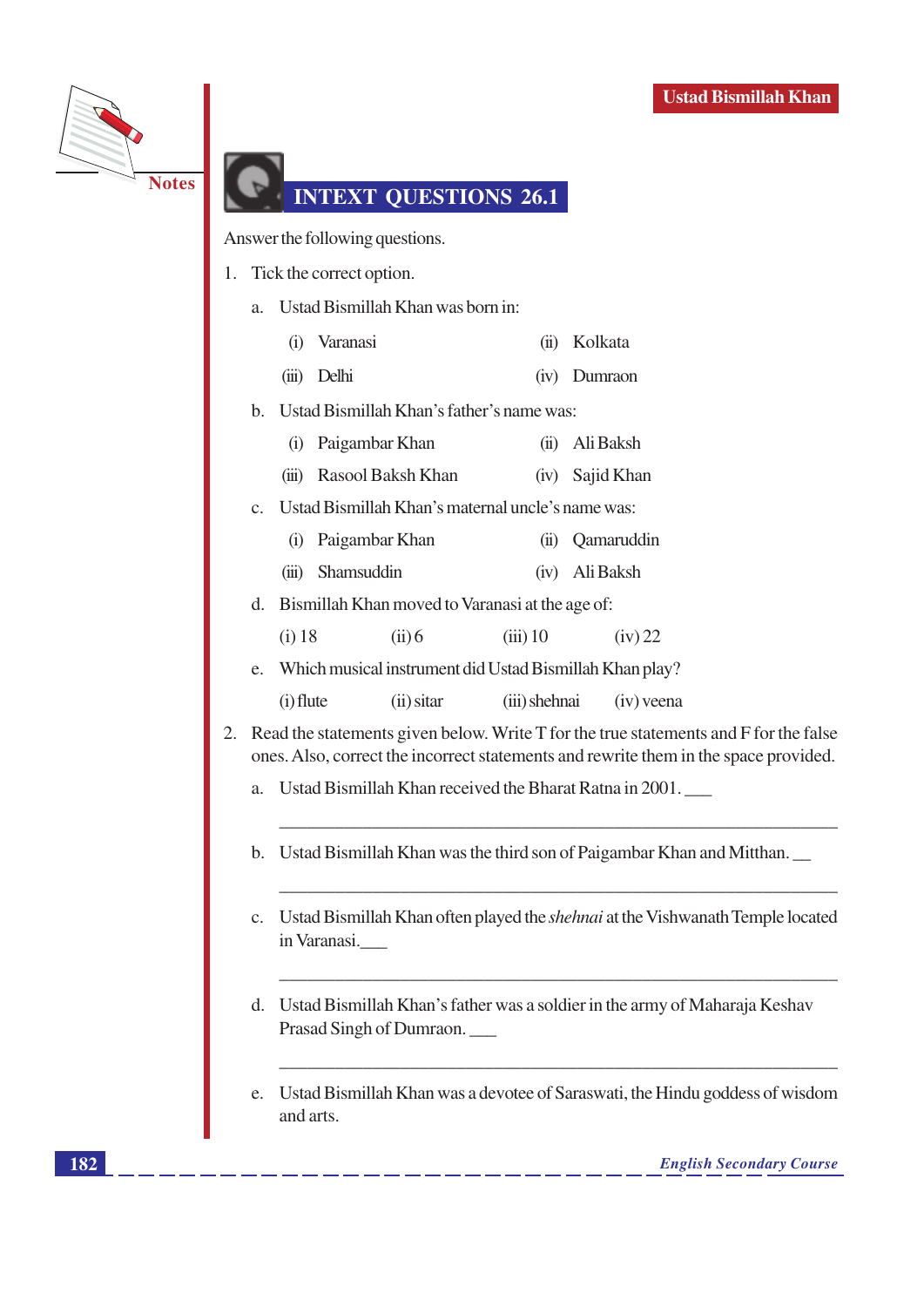- 3. What was Bismillah Khan named earlier? Why was his name changed?
- 4. Who was Ali Baksh 'Vilayatu'? What role did he play in Bismillah Khan's life?
- 5. How did the flowing waters of the River Ganga inspire Bismillah Khan?
- 6. What were the top four civilian awards that Bismillah Khan received?
- 7. Have you heard the adage: 'Practice makes a man perfect'? Does it hold true for Bismillah Khan? Do you think one can achieve success in life without working hard? Justify your answer giving an example from your life.

### **DO YOU KNOW**

**Bharat Ratna** (which means 'jewel of India') is the highest civilian honour, given for exceptional service towards advancement of Art, Literature and Science, and in recognition of Public Service of the highest order.

The award was established by the first President of India, Dr Rajendra Prasad, on January 2, 1954. The actual award is designed in the shape of a peepal leaf and carries the words



'Bharat Ratna', inscribed in Devanagari script. The reverse side of the medal carries the state emblem and motto.

The President of India presents the award in a special ceremony held at Rashtrapati Bhavan.



You read in Unit I that Ustad Bismillah Khan lived in Varanasi, Varanasi was earlier known as Banaras. Over a period of time, the names of many cities in India have changed.

Draw lines to match the name of the city with its old name.

1. Chennai a) Bombay 2. Thiruvananthapuram b) Bangalore 3. Kochi c) Calcutta 4. Mumbai d) Madras 5. Kolkata e) Trivandrum 6. Bengaluru f) Cochin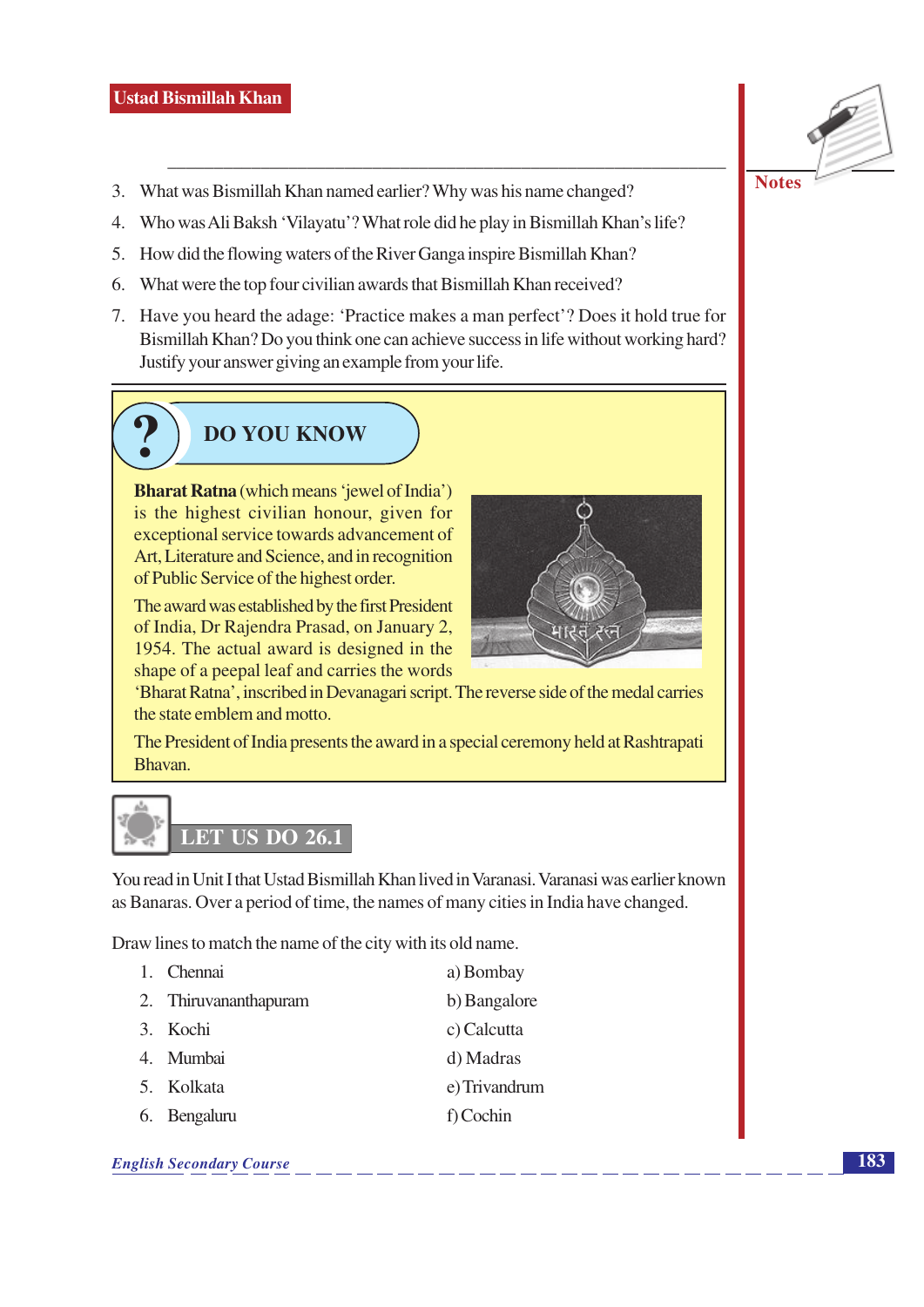

### **LET US TALK 26.1**

Do you know anyone in your neighbourhood who plays a musical instrument? Approach that person and greet him/her politely.

Request him/her to spare some time for you and ask the following questions.

- 1) At what age did you start learning to play this instrument?
- $(2)$ Why did you select this particular musical instrument?
- 3) How much practice do you put in every day/every week?
- 4) How many performances have you given and where?
- 5) Do you teach? If yes, for how long have you been teaching?
- 6) The shehnai maestro Bismillah Khan said, "Music has no caste." Do you agree? If yes, please express your views.

Thank the person you interviewed.

# **LET US DO 26.2**

- a) Ustad Bismillah Khan's life was devoted to music. To truly understand this great man, listen to his music on a cassette or a CD.
- b) Find pictures of Indian musical instruments in old magazines or newspapers (at least ten). Paste them in a scrap book. Below each picture, write its name.

### 26.2.2 PART 2

Ustad Bismillah Khan ........... salute from the Indian Army.

Did you know that it was through Bismillah Khan's efforts that the *shehnai* was recognised as a classical music instrument?

We all have some quality or the other. Bismillah Khan had many. This portion of Bismillah Khan's biographical sketch mentions some of those qualities. It also highlights his love for his city and country.

We know that there are many ways to spread peace. Bismillah Khan tried to spread peace and brotherhood through his music. He firmly believed in Hindu-Muslim unity.

In 1947, when India became independent, Bismillah Khan was invited to play the *shehnai* at the Red Fort. What an honour! And do you know how old he was that time? Bismillah Khan was only 31!

Bismillah Khan performed not just in India but also in many countries around the world. After all, music has no boundaries. He had a special relationship with his shehnai, and when he died in 2006, it was buried with him.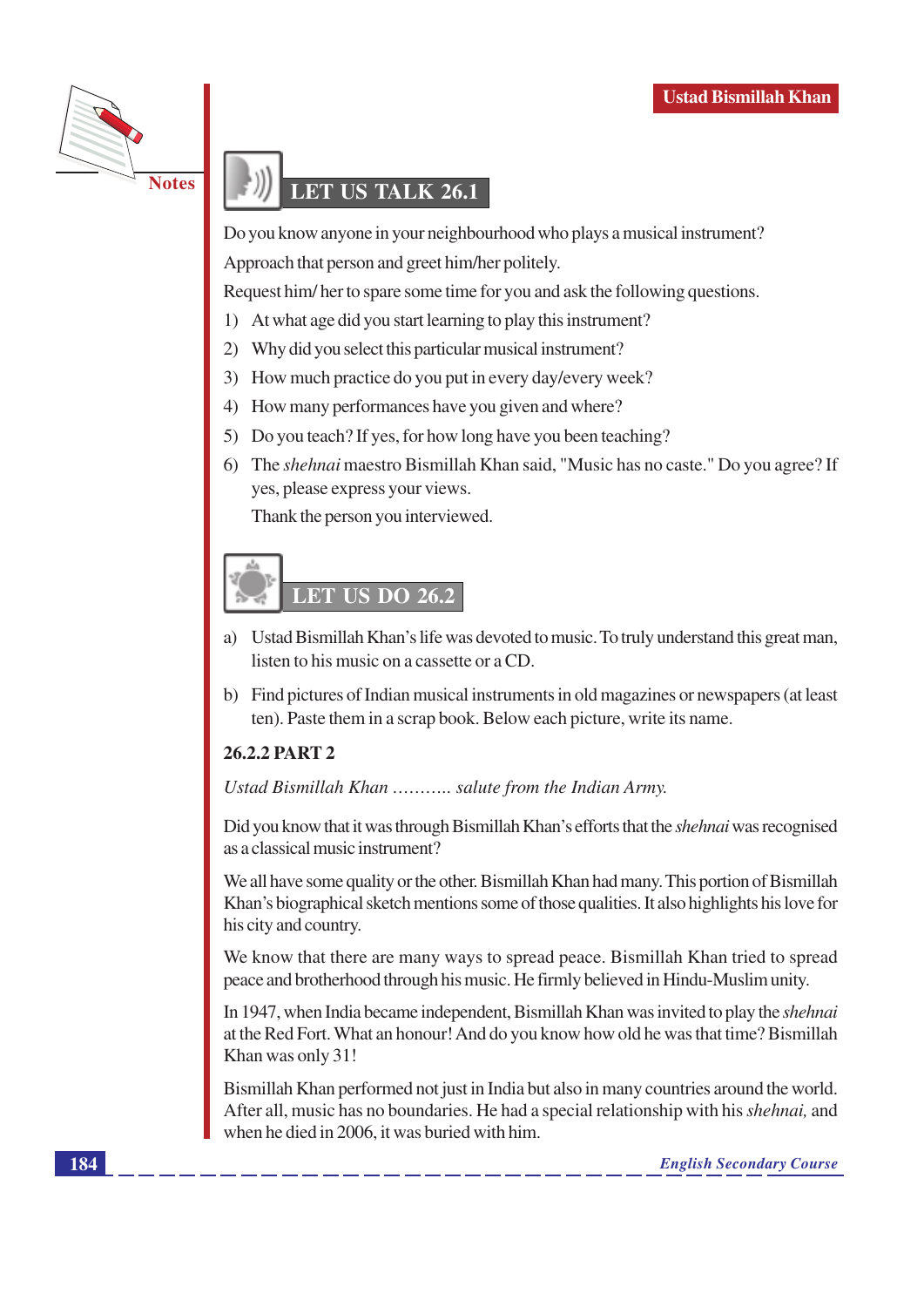### **Ustad Bismillah Khan**



Answer the following questions.

- 1. Tick the correct option.
	- a. Ustad Bismillah Khan's favourite mode of transport was:
		- $(i)$  car (ii) motorycle
		- (iii) cycle rickshaw (iv) aeroplane
	- b. On the eve of India's independence in 1947, Ustad Bismillah Khan performed at the:
		- (i) Outub Minar (ii) Tai Mahal
		- (iii) Gateway of India (iv) Red Fort
	- c. He was buried under a tree.
		- (i) peepal  $(ii)$  neem (iii) gulmohar  $(iv)$  banyan
- 2. Select words from the box and fill in the blanks to complete the paragraph.

caste, perished, brotherhood, survive, Hindu-Muslim

Ustad Bismillah Khan always believed that music would (a) even if the world (b)  $\qquad$  . He also believed in (c) unity and spread the message of (d) through his music. He often said, "Music has no  $(e)$  .

- 3. After which concert did the *shehnai* come into the limelight and find appreciation among music lovers?
- 4. How can we say that Bismillah Khan had a special bond with his *shehnai*?
- 5. Bismillah Khan was a simple man but had strong beliefs. What did he believe in?
- 6. Where was Bismilah Khan buried? How was he honoured at the time of his death?
- 7. From Japan to Europe to USA, Ustad Bismillah Khan played in many countries of the world. Why do you think his music was enjoyed by people in different countries?



Look carefully at the three columns given below. Column 1 has pictures of some Indian musical instruments. Column 2 has the names of some Indian musical instruments. Column 3 has the names and pictures of some famous Indian musicians.

Draw lines to match the picture (Column A) to its name (Column 2) and the musician who plays/played it (Column 3). One example has been done for you.

**English Secondary Course** 

**Notes**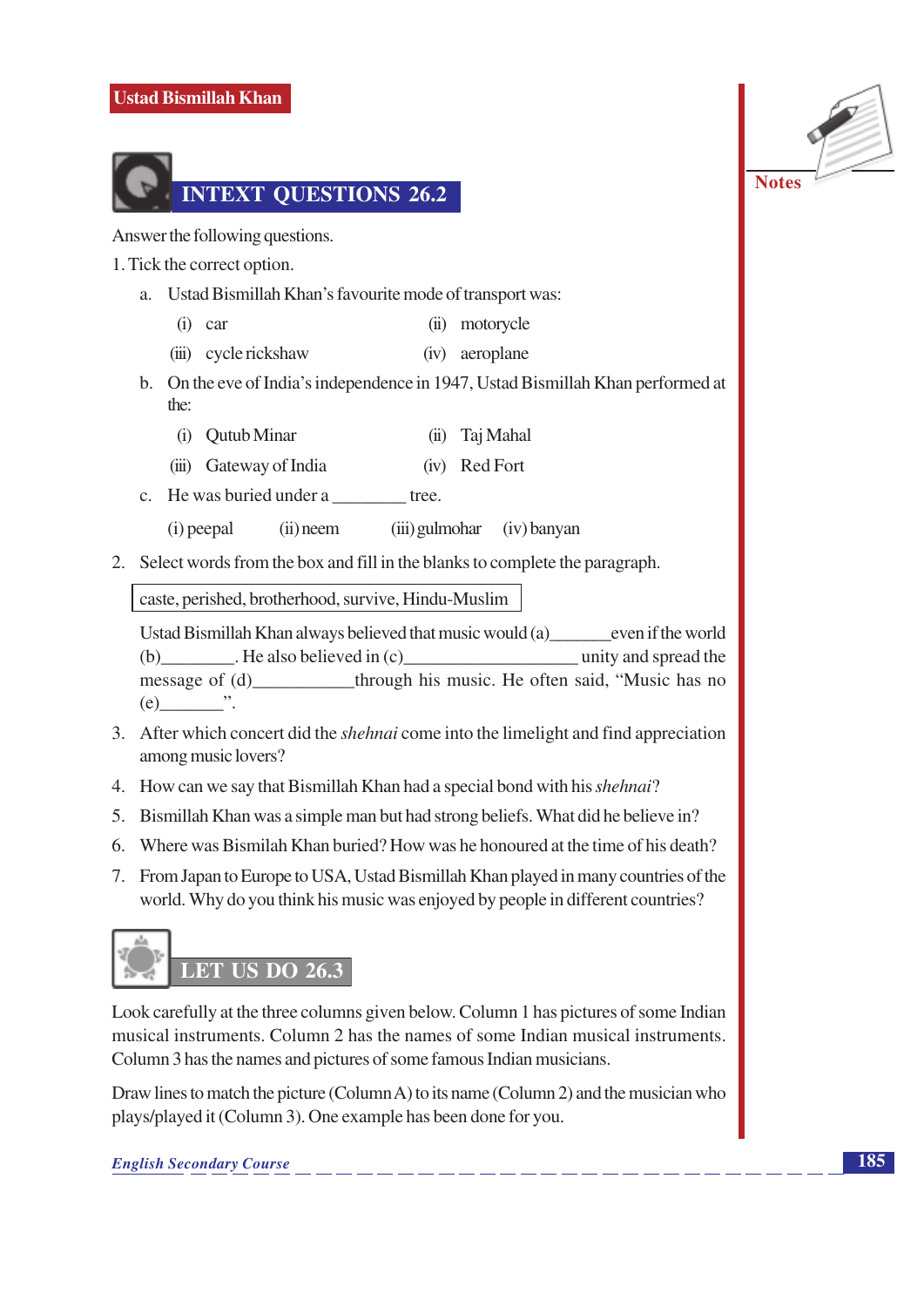### **Ustad Bismillah Khan**

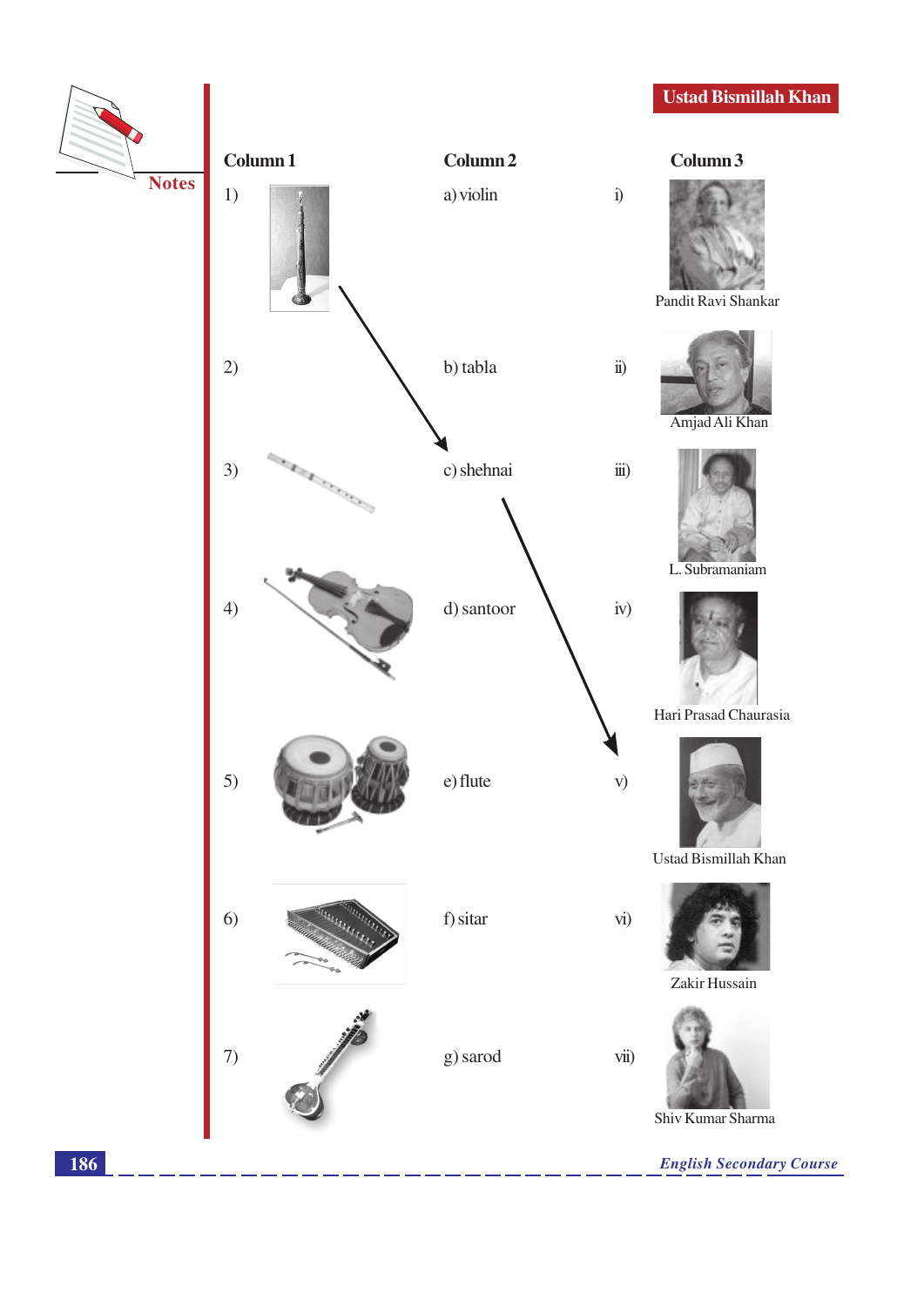

### **DO YOU KNOW**

The *shehnai* is a double-reed instrument of the wind category. It is one of the most ancient instruments used in India. The *shehnai* is mainly an outdoor instrument played particularly on occasions considered auspicious such as processions and weddings.

This tube-like instrument gradually widens towards the lower end. It usually has eight or nine holes. The instrument is made of dark, close-

grained black wood and has a metal bell fixed to the border end. The length of the instrument is one-and-a-half to two feet. The reed\* is fixed at the narrow blowing end. The reeds used in *shehnai* are made of 'pala' grass. Spare reeds and an ivory needle with which the reeds are adjusted are attached to the mouth piece.

The *shehnai* is believed to have originated in the Kashmir Valley. Its name is derived from sheh (breath) and nai (reed/flute).

\* reed: grasses that grow in shallow water and have hollow, jointed stalks

## LET US LEARN NEW WORDS 26.1

Select words from the passage that are the opposites of the given words. Write them in the space provided

- a. dishonour
- b. temporary
- c. proud
- d. never
- e. before

Fill in the blanks with the given words.

- 1. Raja's parents are very of him because he has successfully completed the Secondary Certificate Course from NIOS.
- 2. Wash your hands \_\_\_\_\_\_\_\_\_\_\_\_\_\_\_ you eat your food.
- 3. We should be careful not to bring to the family.
- 4. Keep trying, \_\_\_\_\_\_\_\_\_ give up.
- 5. Till my results are announced, I have taken up a job as a waiter in a hotel.

### **26.3 LET US LEARN GRAMMAR**

### A. Affirmative and Negative Statements in the Simple Present Tense

An affirmative statement states that something is true or valid. In an affirmative statement, the verb follows the subject. Example:

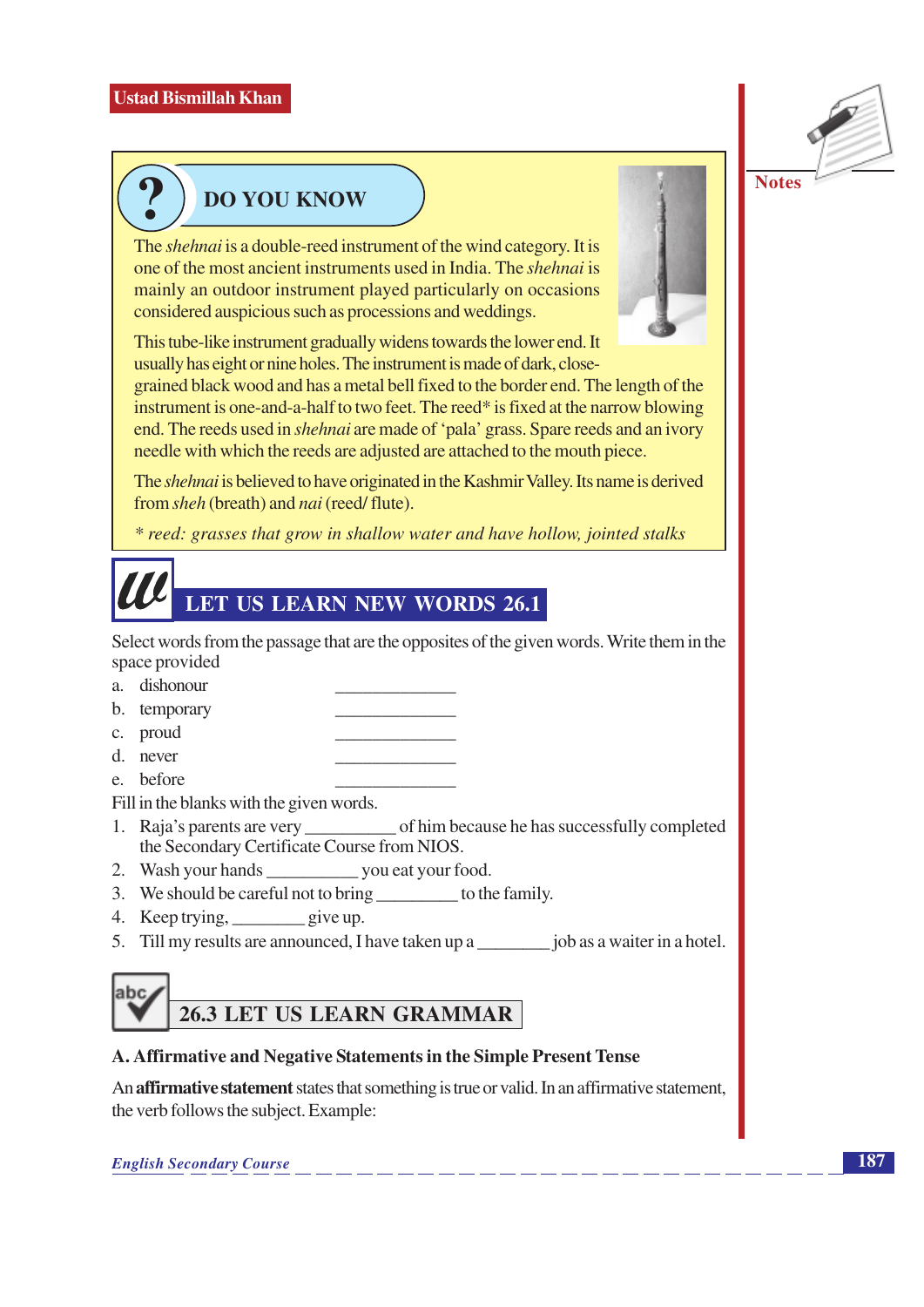

Vikram plays. The verb 'plays' follows the subject 'Vikram'. a.

b. Boys play. The verb 'play' follows the subject 'Boys'.

To make a **negative statement**, we normally use **do not** (don't) or **does not** (doesn't) with all verbs, except 'be' and where modals are used. When the verb is 'be' or modals are being used, then **not** is used to make the sentence negative. Example:

Affirmative: You speak German. a.

Negative: You **do not** speak German.

b. Affirmative: She likes chocolates.

Negative: She **does not** like chocolates.

- c. Affirmative: Aman is a singer. (In this sentence, the verb is 'is') Negative: Aman is **not** a singer.
- d. Affirmative: I can drive.

Negative: I can **not** drive. ('can' is a modal)

(Note: To know more about modals, see the lesson 'The Parrot Who Wouldn't Talk')

### **Exercise**

- $1.$ Change the following sentences into their negative form.
	- a. Radha goes for a walk every evening.
	- b. I brush my teeth twice a day.
	- c. The train leaves at 7 pm.
	- d. Raju sings when he is taking a bath.
	- e. Afzal goes to the library to study.
- 2. Change the following sentences into the affirmative form.
	- a. I do not like sugar in my tea.
	- b. My sister does not play the harmonium.
	- c. Mona does not eat guavas.
	- d. This shop does not sell musical instruments.
	- e. Amit does not study every day.

### **B.** Prepositions

A preposition is a word in a sentence that tells us about place, position, time or method. Prepositions are usually put before nouns or pronouns. A preposition shows in what relation the person or thing stands in regard to something else.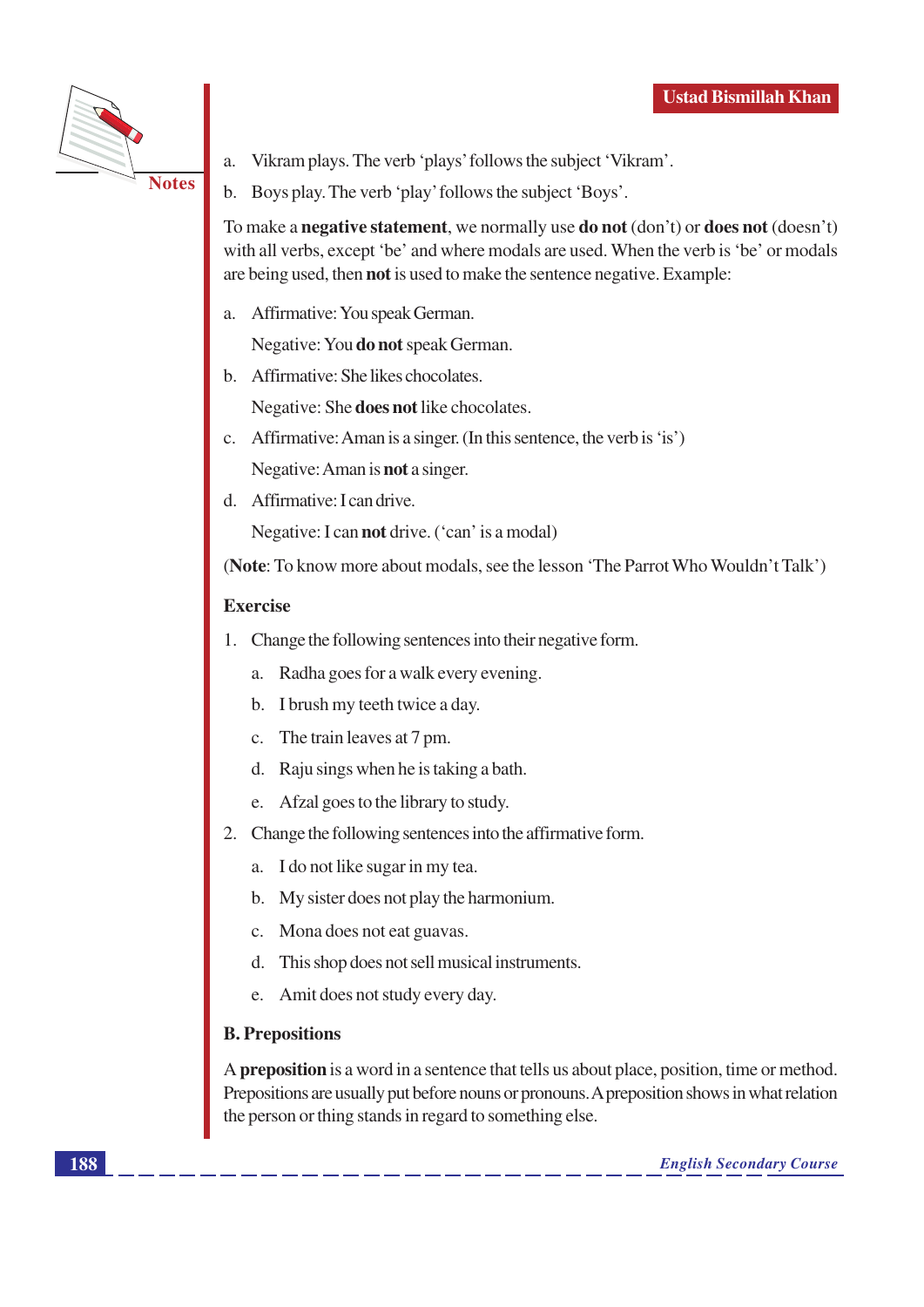Some commonly used prepositions are:

for, in, into, at, on, of, by, to, off, with, over, from, through, above, behind, near, beside, under, below, beyond, between, among, till/ until, since, before, after, during

The sentences given below are taken from the text you have just read. Read them carefully. The words underlined are prepositions.

- 1. Bismillah Khan was born on March 21, 1916.
- 2. Bismillah Khan's father was a shehnai player in the court of Maharaja Keshav Prasad Singh of Dumraon.
- 3. At the age of six, Bismillah Khan moved to Varanasi.
- 4. Ali Baksh took him under his tutelage.
- 5. Bismillah Khan practised for hours together.

### Exercise

- 1. Fill in the blanks with the correct preposition from those given in brackets.
	- a. The train arrived time. (after, on, at)
	- b. There is a bridge Hooghly River. (below, over, in)
	- c. Indian classical music is always set  $a \text{ raga.}$  (in, of, by)
	- d. In India, all children between the ages of 6 and 14 have a Right Education.  $(for, to, in)$
	- e. Abhigyan Shakuntalam was written Kalidasa. (from, by, after)
- 2. Fill in the blanks with suitable prepositions.
	- a. Smoking is injurious \_\_\_\_\_\_\_\_ health.
	- b. Akash took the book \_\_\_\_\_\_\_ the shelf and put it \_\_\_\_\_\_\_ his bag.
	- c. Gopal has eaten nothing \_\_\_\_\_\_\_\_\_\_\_ yesterday.
	- d. Always keep \_\_\_\_\_\_\_\_\_\_\_\_ the left on a road.
	- e. She waited the bus stop half an hour.

### **C. Phrasal Verbs**

Phrasal verbs are very common in spoken and written English. To be able to speak and write English well, you must understand them properly.

**Phrasal verbs** consist of a verb and another word or phrase, usually a preposition. Although they consist of two or more words, they act as if they are one word. A phrasal verb often has a meaning which is different from the original verb.

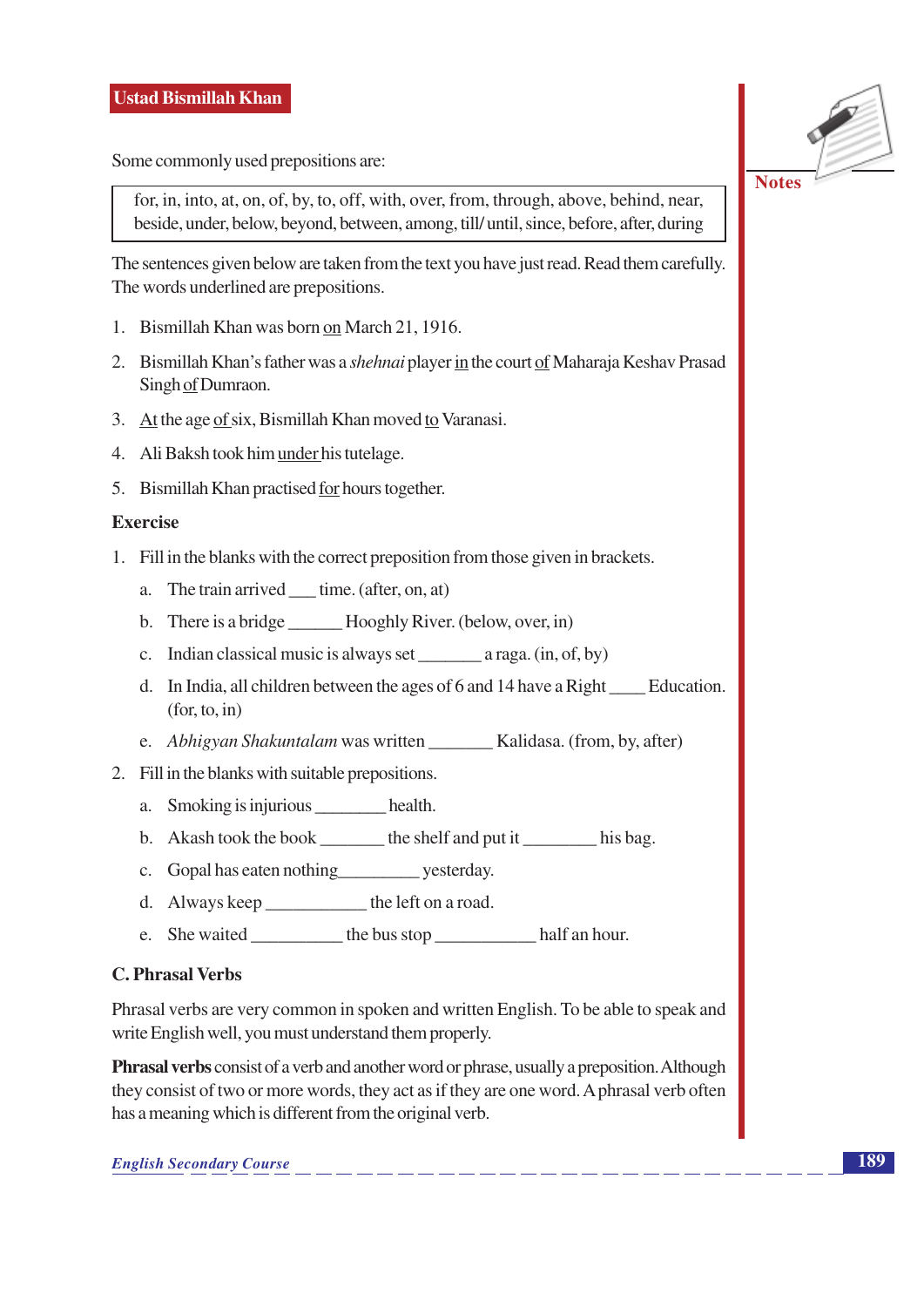

### **Example**

- 
- 1. I ran into my school friend at the party last night.  $run + into = meet$
- 2. He ran away from home when he was twelve years old.

 $run + away = leave home$ 

Phrasal verbs can be separable (*I will set a meeting up for you tomorrow*.) or inseparable (*I have to look after* my ailing grandmother.)

### **Exercise**

- 1. Fill in the correct word from the bracket to form phrasal verbs.
	- a. What will your mother say when she finds \_\_\_? (over, in, out)
	- b. Radha got the bus at the traffic light. (on, of, off)
	- c. Ashish put \_\_\_\_\_ a lot of hard work and came first in class. (on, after, in)
	- d. Look  $\_\_\$ a dictionary to find the meaning of the word. (from, at, up)
	- e. If Rakesh doesn't get the job, he can always fall on his family business. (down, back, to)
- 2. Read the sentences aloud. Now, underline the phrasal verbs.
	- They to rtured the spy to give away all the secrets.  $a<sub>z</sub>$
	- b. Do you get along with your parents?
	- c. Anurag is saving up to buy a new car.
	- d. Do you think the petrol prices will come down?
	- e. He put across his point very strongly at the meeting.
	- I am looking forward to life after retirement. f.
	- I came across a very interesting book and bought it immediately.  $\mathfrak{g}$ .
	- Winter has set in early this year. h.
	- Fasten your seat belts. The plane is about to take off.  $\mathbf{i}$ .
	- The thieves broke out of the prison.  $\mathbf{i}$ .

## 26.4 LET US WRITE

### A. Report Writing for a Newspaper

Newspapers carry reports of all kinds of events – visits by heads of state, robberies, accidents, scams, matches, exhibitions. Have you ever wondered how newspaper reports are prepared?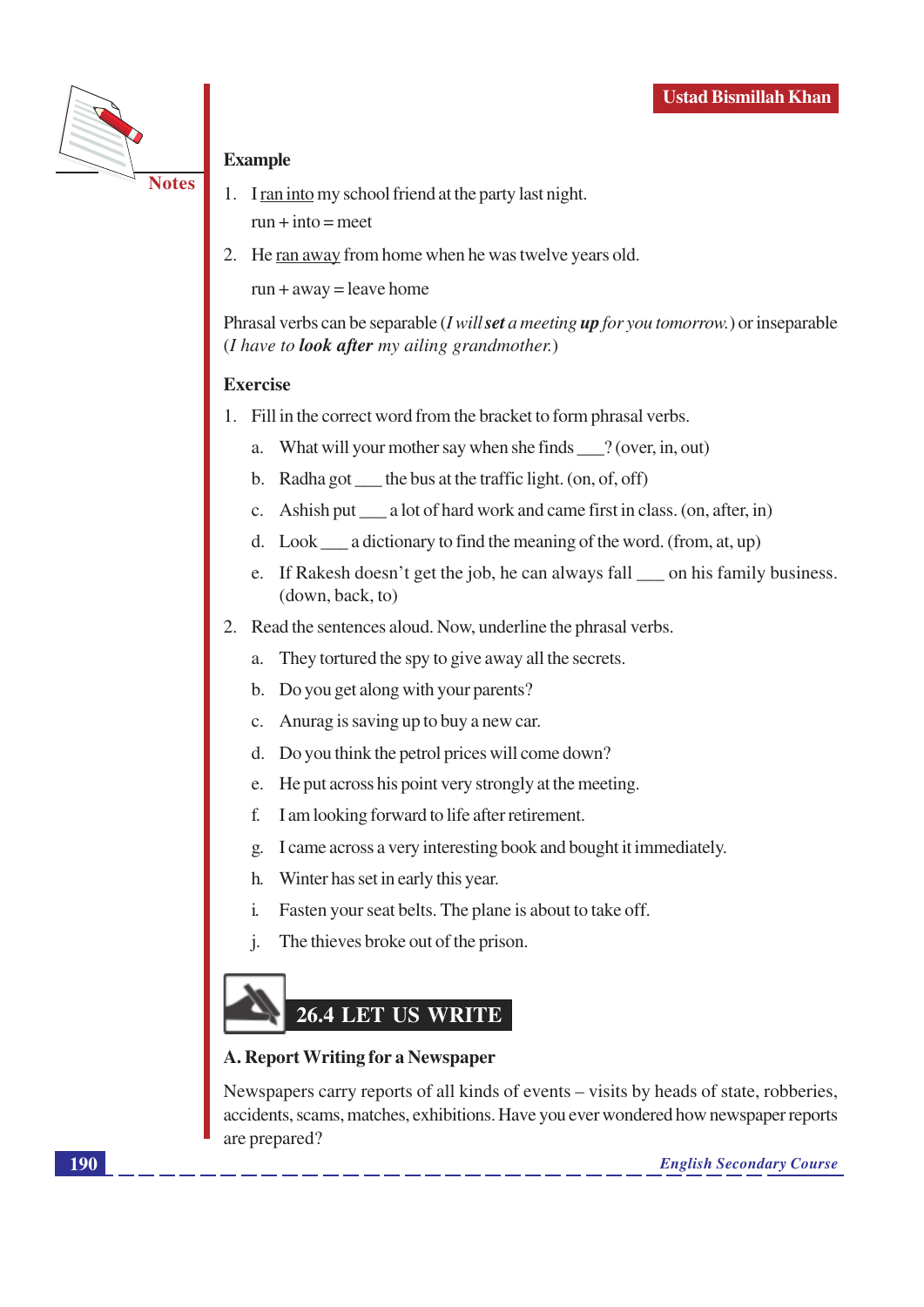A newspaper report is an account of an important or interesting event. It usually answers questions like:

- What happened?
- How did it happen?
- $\bullet$  When did it happen?
- Where did it take place?
- Who all were involved?
- What was the impact of the event?

### How to write a good report:

- 1. A report can be divided into sections: the headline, a sub headline, opening paragraph, details, followed by a conclusion or closing remark.
- 2. The headline in a newspaper report is very important. It grabs the interest of the readers and makes them want to read more. It summarises in one phrase the central theme of the report. Headlines need not be complete sentences. The language of headlines does not appear grammatically correct. For example, definite and indefinite articles, and conjunctions are often missed out; punctuation marks are not used; and short forms are always used in order to save space and to say a lot in just a few words. Headlines are often written in the simple present tense.

### **Examples**

- a. 3 children die after falling in drain
- b. IPS men unite, raise funds to defend officer

If the above headlines were written in sentences, they would appear as:

- a. Three children died after falling in a drain.
- b. The men of the Indian Police Service united and raised funds to defend a fellow officer
- 3. If the article is big, then a short headline is followed by a sub-headline.

### **Example**

### **Capital punishment gets severe**

BITING COLD: Maximum temp dips to 12.4 degrees Celcius, nine degrees below normal for this time of the vear

(source: The *Hindustan Times*)

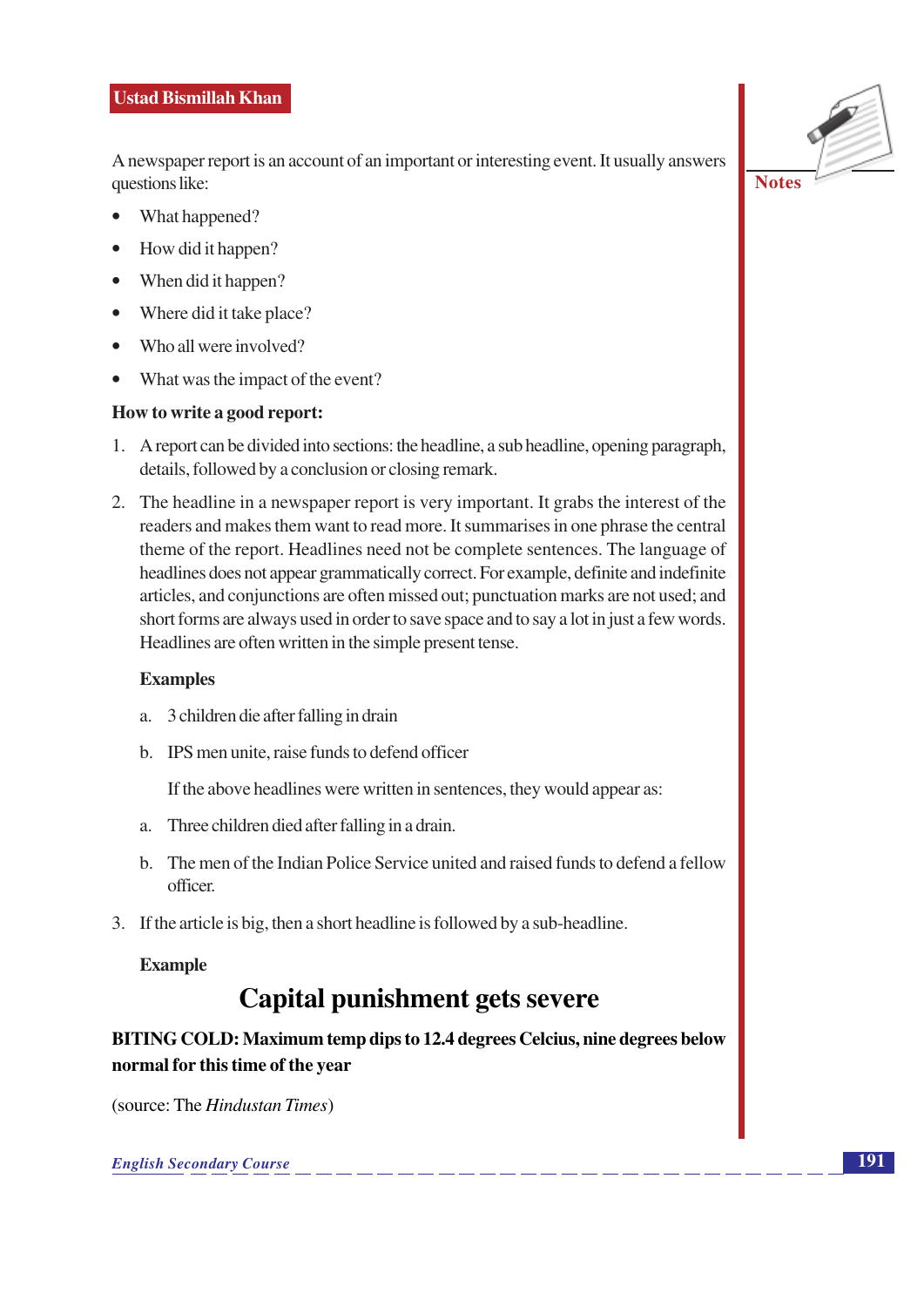

### **Example**

### Fire at night shelter kills 10-year-old

### Many Homeless Lose Their Money And Belongings In Early-Morning Blaze

(source: The Times of India)

- 4. The heading and sub-heading are followed by the name of the person writing the article.
- 5. The opening paragraph is an expansion of the headline. It mentions what happened, where it happened and any other important detail.
- 6. The following paragraphs give details of the event that took place. Sometimes eyewitness accounts of what happened are also included.
- 7. A concluding remark is desirable but not necessary. It should mention the consequences or impact of what happened.
- 8. An accompanying photograph creates an impact and catches the attention of the reader.

Read this newspaper report carefully.

### Railways win inaugural hockey event

### **HT Correspondent**

New Delhi: Star-studded Railways were crowned champions in the inaugural edition of the Senior National women hockey championship that concluded at Sonepat on Sunday. They beat Harvana 7-1.

Railways, who had been dominating the domestic tournaments, were never challenged by the hosts. The half-time score was enough indication of the Railways' domination in the encounter.

Skipper Saba Anjum set the ball rolling for the Railways when she deflected a penalty corner in the opening two minutes. Ten minutes later, the Railways scored again through Rani.

Another three goals by Asunta Lakra, Deepika Thakur and Jasjeet Kaur Handa in the later part of the first session, completely shut the door for Haryana who were playing without their star player Mamta Kharab. She had to sit out due to an injury. Haryana did however manage to pull one back just before the break.

After change of ends the Railways managed to slot in two more goals through Rani and Joydeep Kaur to complete the tally.

(Source: The Hindustan Times)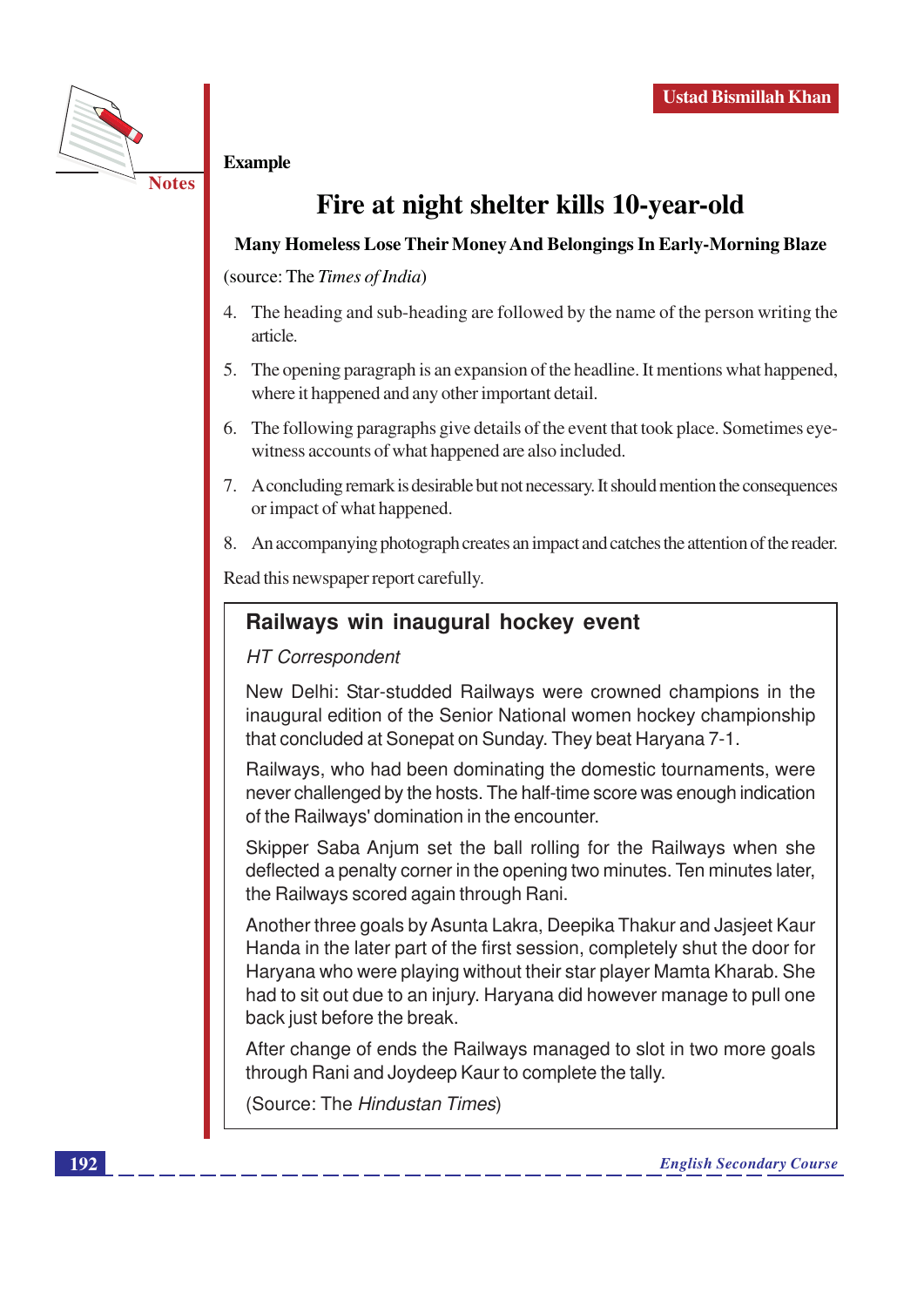### **Ustad Bismillah Khan**

The headline tells about the central theme of the article. The opening paragraph is an expansion of the headline and describes what happened, where it happened and what the score was. The following paragraphs mention details like the name of the captain, halftime score, who scored the goals, possible reasons for dismal performance of the losing team, etc.



### Exercise 1

Suppose you are the Staff Correspondent of a newspaper. You have been asked to cover a music festival. Prepare a report with the help of the given information.

| Name of the festival: Jashn-e-Sangeet                |                                      |  |  |  |
|------------------------------------------------------|--------------------------------------|--|--|--|
| Organisers: Indian Music Society                     |                                      |  |  |  |
| Venue: Kamani Auditorium, Copernicus Marg, New Delhi |                                      |  |  |  |
| Programme:                                           |                                      |  |  |  |
| 24 August                                            | i) Malashri Prasad (light classical) |  |  |  |
|                                                      | ii) Shubhendra Rao (sitar)           |  |  |  |
| 25 August                                            | i) Ustad Ghulam Sadiq Khan &         |  |  |  |
|                                                      | Ghulam Abbas Khan (Hindustani vocal) |  |  |  |
|                                                      | ii) Ustad Kamal Sabri (sarangi)      |  |  |  |
| Timings:                                             | 6.30 pm to 8.30 pm                   |  |  |  |

How to organise your report:

- Write a suitable headline for the report.
- Write Paragraph 1 (introductory paragraph). Include the following details name of the festival, name of the organisers, venue, date, time, who inaugurated it, theme of the festival (if any), objective of holding the festival (for example–promoting young talent, showcasing different music forms, integrating popular musical forms/instruments with lesser-known ones, etc.)
- Write a paragraph each about the four performances:

A brief introduction of the performer, type of music/musical instrument, accompanying instruments, type of the piece played (raga, thumri, classical, semi classical, folk, etc.), length of pieces played (many short pieces or a few long ones), response of audience, anything unusual or striking about the setting or stage arrangement.

In the last paragraph, write about the overall impression/impact of the programme. You may choose to add depth and detail to your report by adding the response of a few members from the audience.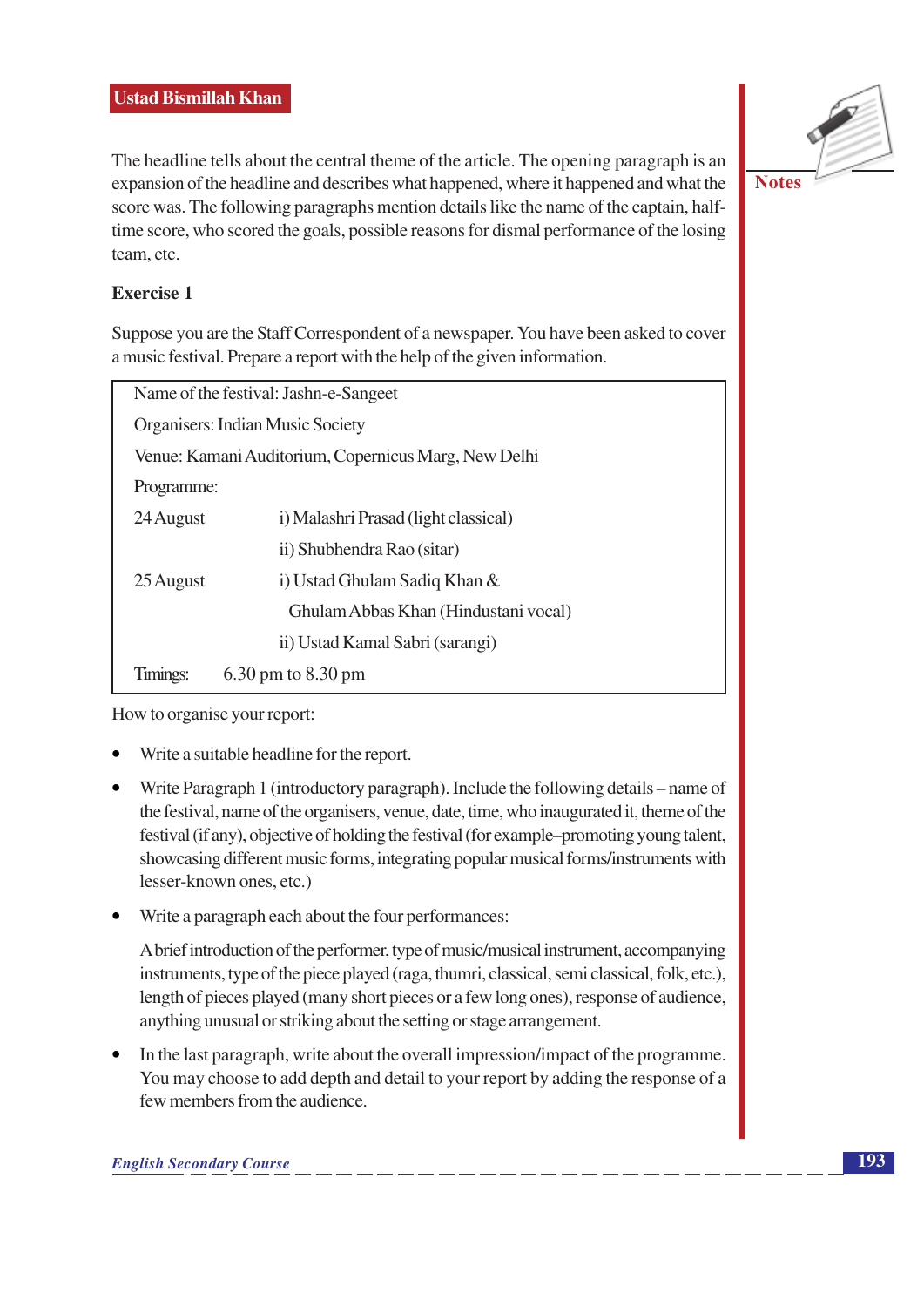

### **Exercise 2**

Read the headlines given below. Write the opening paragraph for a newspaper report for each of them.

- a) Police arrests two burglars in Model Town
- b) Spaceship spotted in Dehradun

### **B. Biographical Sketch**

You have just read a biographical sketch of Ustad Bismillah Khan.

A biographical sketch is a short description of a person's life, works, achievements and qualities. It highlights why that person is special and what outstanding contributions he/she has made. The aim is to write something informative that others will enjoy reading.

Before writing a biographical sketch (bio-sketch) of a person, sort out the details of his/ her life, such as:

- birth and death
- family background
- profession
- education
- achievements
- awards received

Points to be kept in mind while writing a bio-sketch:

- It should begin with a clear and engaging opening paragraph.
- Use facts from reliable sources.
- Write clearly with proper use of grammar.
- Put in quotes wherever possible.
- Add surprising titbits to make the bio-sketch interesting. (For example: Why Ustad  $\bullet$ Bismillah Khan's name was changed, his favourite mode of transport was cycle rickshaw)

### **Exercise**

In the box is some information about a well-known Indian sportsperson. Read it carefully and do the exercises given below it.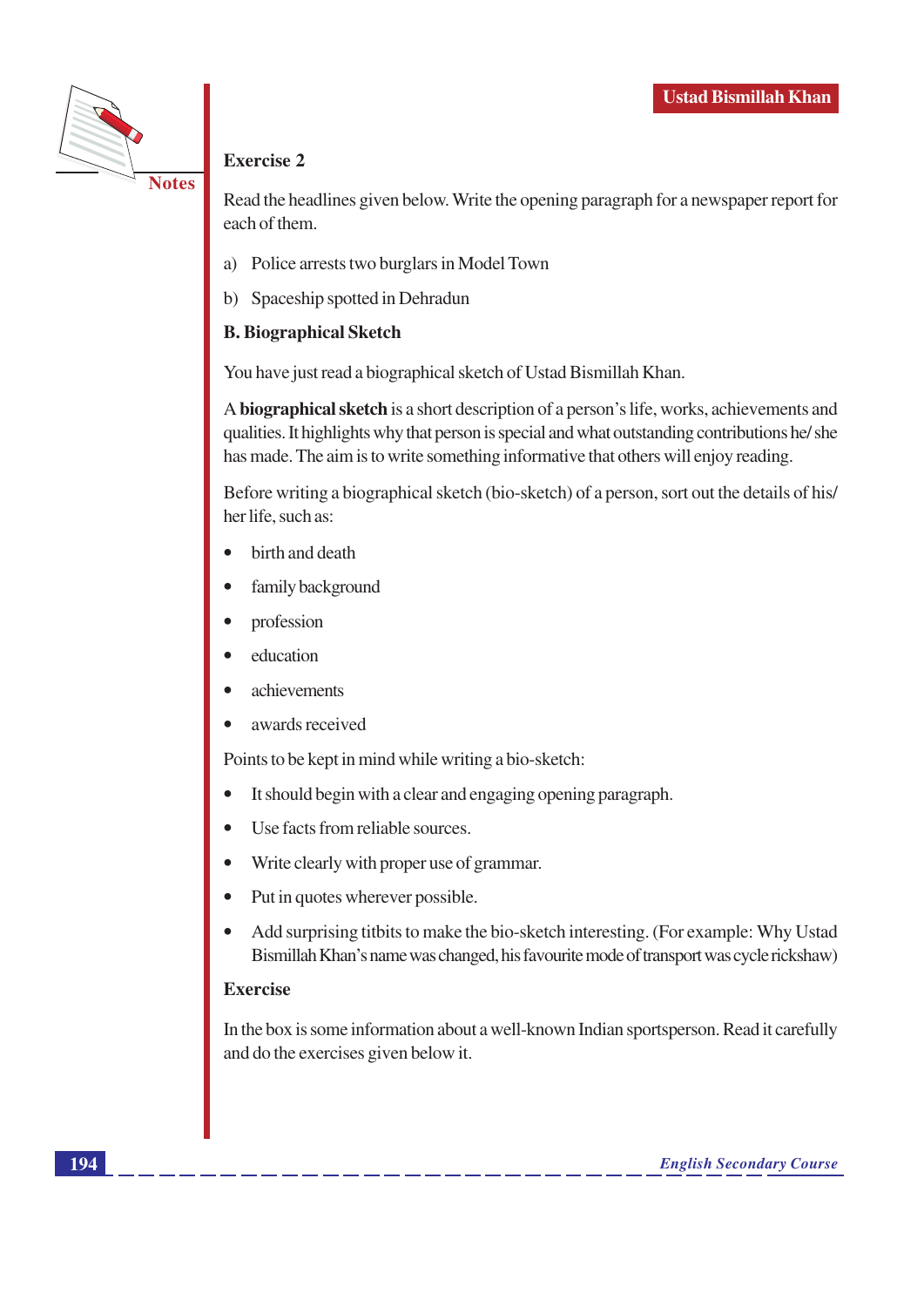**Notes** 

Name: Major Dhyan Chand Singh

Birth: August 29, 1905 in Allahabad, Uttar Pradesh

Death: December 3, 1979 in New Delhi

Family Background: Father, Sameshwar Dutt Singh was in the Indian Army and played hockey

Profession: Indian field hockey player, regarded as the greatest hockey player of all times, legendary centre-forward

Career: 1922 – joined Indian Army

1922 to 1926 – exclusively played army hockey tournaments

1928 – played first civilian match

1928 – played in the Amsterdam Summer Olympics

1932 – played in the Los Angeles Summer Olympics

1936 – played in the Berlin Olympics (Captain of Indian hockey team)

Achievements: Won 3 Olympic gold medals, scored more than 1000 goals

Mentor: Subedar Major Bale Tiwari

Awards: Padma Bhushan (1956)

Special Honour:

August 29 – National Sports Day in India – President of India gives national sports awards

2002 – The Dhyan Chand Award initiated for lifetime achievements in sports and games

Title of Autobiography: Goal

Interesting titbits: 1) Once Major Dhyan Chand was not able to strike the ball into the goalpost even though he tried several times. He asked the referee to measure the goalpost. The size of the goalpost was incorrect!

- 2) After seeing him play at the 1936 Berlin Olympics, Adolf Hitler offered Dhyan Chand German citizenship. Dhyan Chand, of course, refused the offer.
- a) Now find out some more information about Dhyan Chand and write a biographical sketch.
- b) After you have written the bio-sketch, read it aloud to a friend.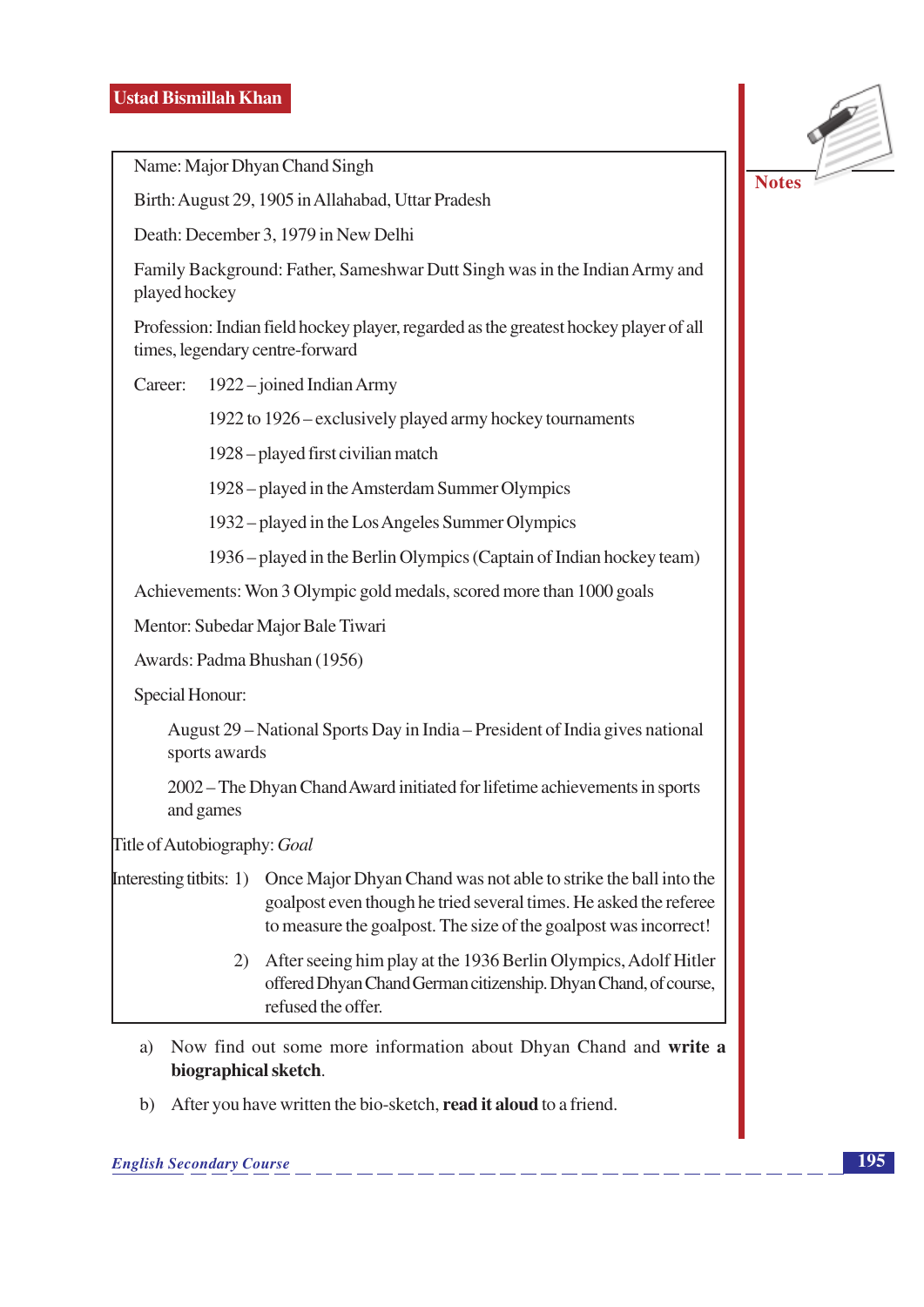



#### **Pronunciation**

You may have some brilliant ideas but if you are not able to put them across properly to share them with others, they are of no use. **Effective communication** is very important to succeed in life. Nobody is born with this skill; it is acquired with practice.

If your pronunciation is correct, it will add to your confidence level. People will understand you easily and be willing to listen to you! To be a good speaker, you have to be a good listener. Make a habit of listening to the news in English – on radio and/ or television. Pay special attention to the pronunciation.

Here are some words from the text. Try pronouncing them correctly.

undoubtedly: un-daoo-ted-lee

maestro: my-s-tro

ancestor: an-ses-tur

musician: mew-zi-shn (mew to rhyme with chew/few)

tutelage: tyoo-ti-lij

routine: roo-teen

honour: aw-nur (-aw to rhyme with paw)

mourning: more-ning

"Practice, Practice, Practice." Your vocabulary will improve and so will your communication skills.

Whenever you come across a new word whose meaning or pronunciation you don't know, write it down in a small notebook. In your spare time, consult the dictionary. Most dictionaries also mention how to pronounce each word properly. Try and learn one new word every day.

### **Spelling**

Knowing the correct spellings and pronunciation of words are two essential aspects of effective communication.

If your spellings are accurate, your written communication will look impressive. Always keep a good dictionary handy. Look it up whenever you are in doubt.

An easy way to improve your spellings is to take dictation on a regular basis. You could form a 'buddy group' (maybe with other friends who are also doing this course) and meet once a week. One person can speak aloud any twenty words that have been glossed in the margin of any chapter in this textbook, and the others could write them down in their notebooks. Now compare the words you write down with the same words in the text. Practise the words that you spelt wrongly. Write them in your notebook, five times each.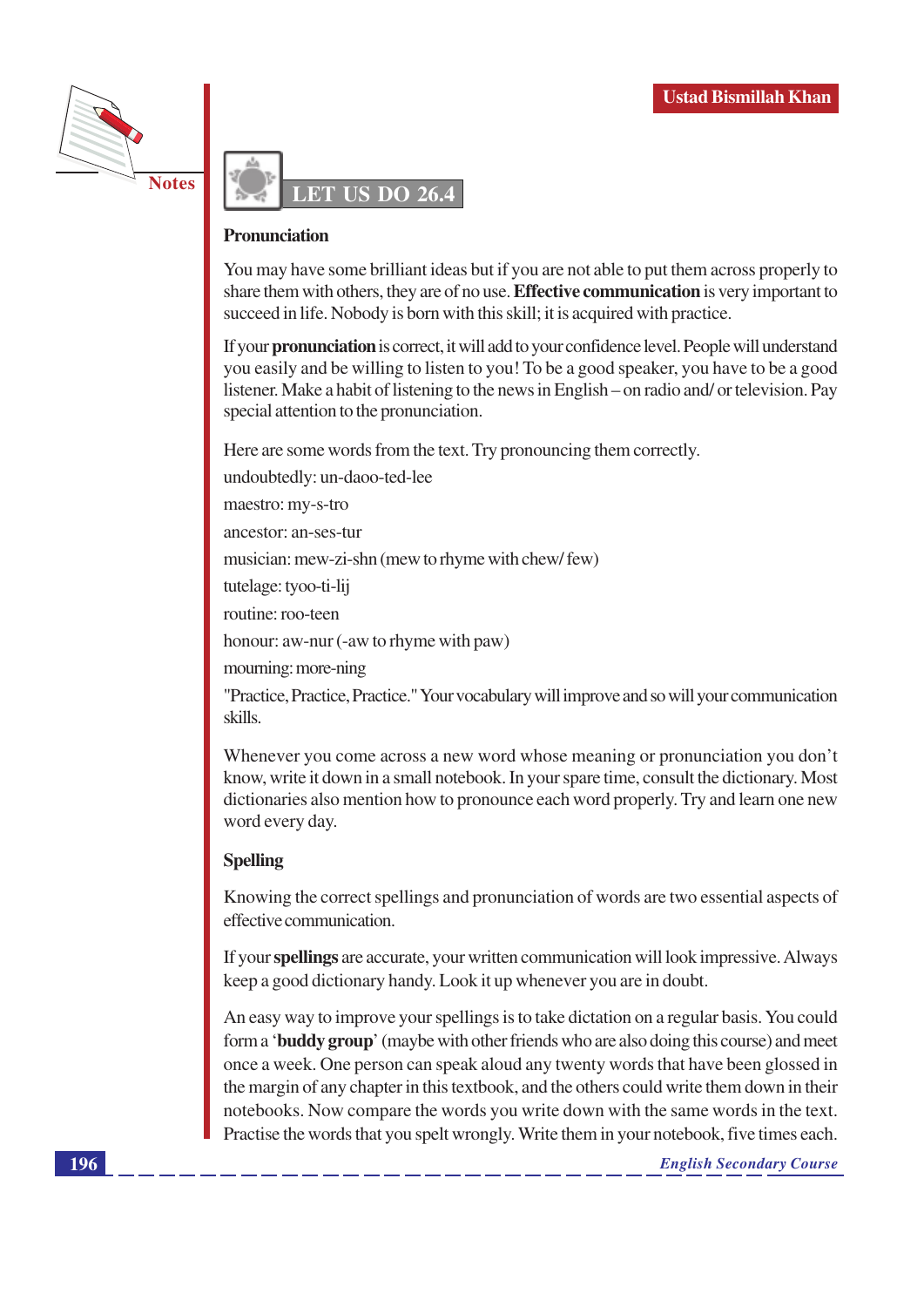### **Ustad Bismillah Khan**





Through hard work and dedication, one can reach the height of success. The lesson highlights the many qualities of Ustad Bismillah Khan, and inspires the reader to imbibe them. In a society that's becoming more and more money-minded, his belief of 'simple living and high thinking' is an example for all of us.



### **TERMINAL QUESTIONS**

- 1. Who was Bismillah Khan? Why was he famous?
- 2. "Such was his love for his city and motherland that he declined an offer of permanent citizenship for settling in the United States of America."

Read this line carefully and answer the following questions.

- a. Which city is being referred to here?
- b. Look up a dictionary and find the meaning of the word 'motherland'.
- c. Bismillah Khan loved the city he lived in. What do you like most about your city/ town/village? (write down at least three points).
- 3. What did Bismillah Khan mean when he said, "Music has no caste"?
- 4. What qualities did Bismillah Khan have? Which two qualities do you appreciate the most and why?



### 26.2.1 PART 1

### **INTEXT QUESTIONS 26.1**

1. a.  $(iv)$  $b. (i)$ c.  $(iv)$  $d. (ii)$  $e. (iii)$ 

2. a. T

 $h$  F

Ustad Bismillah Khan was the second son of Paigambar Khan and Mitthan.

- $c. T$
- $d. F$

Ustad Bismillah Khan's father was a musician in the court of Maharaja Keshav Prasad Singh of Dumraon.

**English Secondary Course**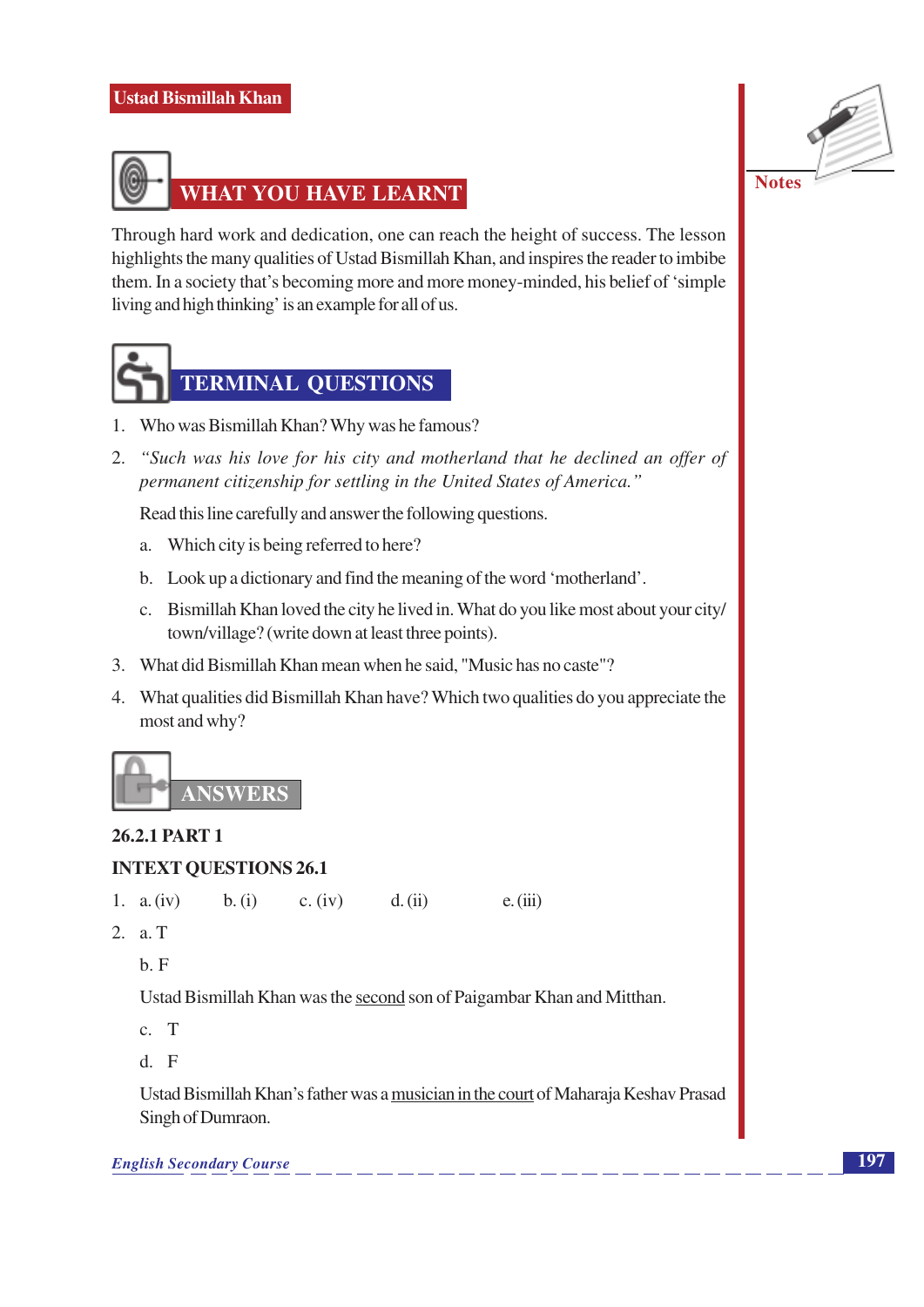

- $T$ e.
- 3. Bismillah Khan was earlier named Qamaruddin. However, when his grandfather Rasool Baksh Khan saw him as a baby, he uttered the word 'Bismillah', and hence he came to be known as Bismillah Khan.
- 4. Ali Baksh 'Vilavatu' was Bismillah Khan's maternal uncle. He was the official *shehnai* player at the famous Vishwanath Temple.

Ali Baksh noticed Bismillah Khan's interest in the *shehnai*, so he started teaching him. Bismillah Khan accompanied his uncle to the Vishwanath Temple where he was the official *shehnai* player and then to the temple rooms at Balaji Ghats where he practised. Under Ali Baksh's guidance, Bismillah Khan learnt to play the instrument for which he earned many laurels later.

Thus, as a mentor and guide to Bismillah Khan, Ali Baksh played a very important role in his life.

- 5. The flowing water of the River Ganga inspired Bismillah Khan to improvise and invent 'ragas' that were earlier considered to be beyond the range of the *shehnai*.
- 6. The top-four civilian awards that Bismillah Khan received were: Bharat Ratna, Padma Shri, Padma Bhushan and Padma Vibhushan.
- 7. Individual responses

Suggested response:

Yes, the adage 'practice makes a man perfect' holds true for Bismillah Khan. Ustad Bismillah Khan practised and practised playing the *shehnai* till he became perfect. He was just a young boy when he started playing the *shehnai*, but for hours together, he practised. He was so committed that many times, he even went without play and regular food. His aim was clear - play till you are perfect.

In any field in life, success can be achieved only through hard work. Hard work is the key to success. Bismillah Khan worked hard to learn how to play the *shehnai*. Similarly, if any student worked hard, he or she would definitely do very well in exams.

Individual responses. Accept all responses for examples from personal life.

### **LET US DO 26.1**

| 1. d                         |               | 2. e                      | 3.f             | 4. a | 5.c            | 6. b     |  |  |  |
|------------------------------|---------------|---------------------------|-----------------|------|----------------|----------|--|--|--|
|                              | 26.2.2 PART 2 |                           |                 |      |                |          |  |  |  |
| <b>INTEXT QUESTIONS 26.2</b> |               |                           |                 |      |                |          |  |  |  |
|                              | 1. a. $(iii)$ | b. (iv)                   | c. (ii)         |      |                |          |  |  |  |
|                              |               | 2. a) survive b) perished | c) Hindu-Muslim |      | d) brotherhood | e) caste |  |  |  |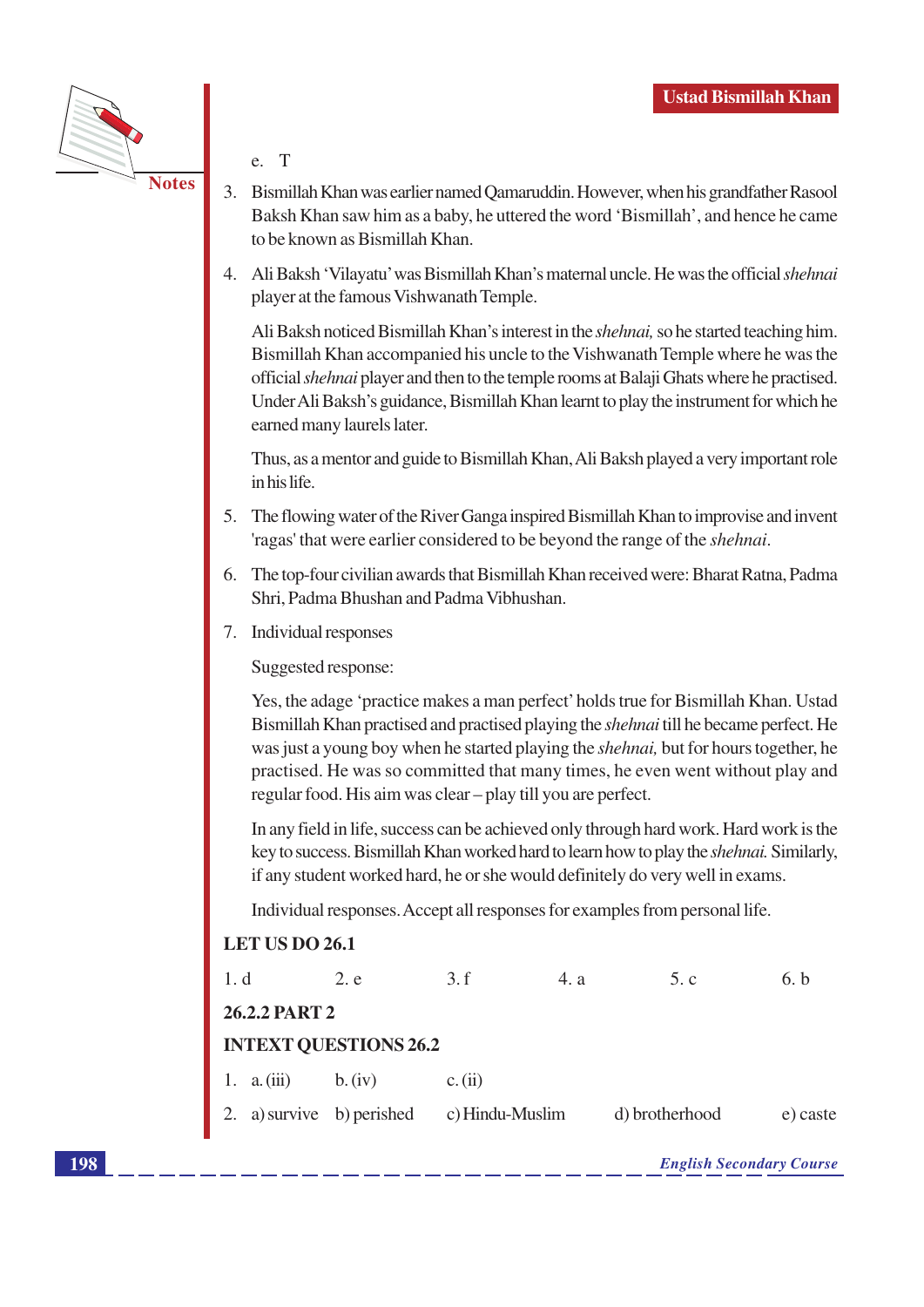- 3. Ustad Bismillah Khan's concert at the All India Music Conference (1937) in Calcutta (now Kolkata) brought the *shehnai* into the limelight, and was hugely appreciated by music lovers.
- 4. The *shehnai* was Ustad Bismillah Khan's constant companion. We can say that he shared a special bond with it because he called it 'begum' after his wife died. (The Urdu word 'begum' means 'wife' in English.) When Ustad Bismillah Khan died, his *shehnai* was buried with him.
- $5. i)$ Ustad Bismillah Khan believed that music would survive even if the world perished.
	- ii) He also believed in Hindu-Muslim unity. He said that music had no caste.
- 6. Bismillah Khan was buried in Varanasi (Uttar Pradesh) under a neem tree. In honour of this great musician, the Government of India declared a one-day national mourning on his death. He was given a 21-gun salute by the Indian Army as he was being buried.
- 7. Individual responses

Suggested response:

Ustad Bismillah Khan played the *shehnai* really well, and hence was appreciated the world over. Moreover, music transcends (crosses) all boundaries, especially political boundaries, such as those between different states or countries. For example, 'Rabindra sangeet' from west India, 'Carnatic music' from south India, folk songs of various regions, are liked by people in all states of India. Similarly, music of the Western countries (Western music) is very popular in India, especially with youngsters.

### **LET US DO 26.3**

| Column 1                                       | Column <sub>2</sub> | Column 3              |  |  |  |
|------------------------------------------------|---------------------|-----------------------|--|--|--|
| 1)                                             | $\circ$ )           | V)                    |  |  |  |
| 2)                                             | g)                  | $\ddot{\mathbf{n}})$  |  |  |  |
| 3)                                             | e)                  | iv)                   |  |  |  |
| $\left( 4\right)$                              | a)                  | $\dddot{\mathbf{m}})$ |  |  |  |
| 5)                                             | b)                  | vi)                   |  |  |  |
| 6)                                             | d)                  | vii)                  |  |  |  |
| 7)                                             | f)                  | $\ddot{1}$            |  |  |  |
| $\frac{1}{2}$<br>$\sim$ $\sim$ $\sim$<br>$  -$ |                     |                       |  |  |  |

### **LET US LEARN NEW WORDS 26.1**

a. honour b. permanent c. humble d. always e. after

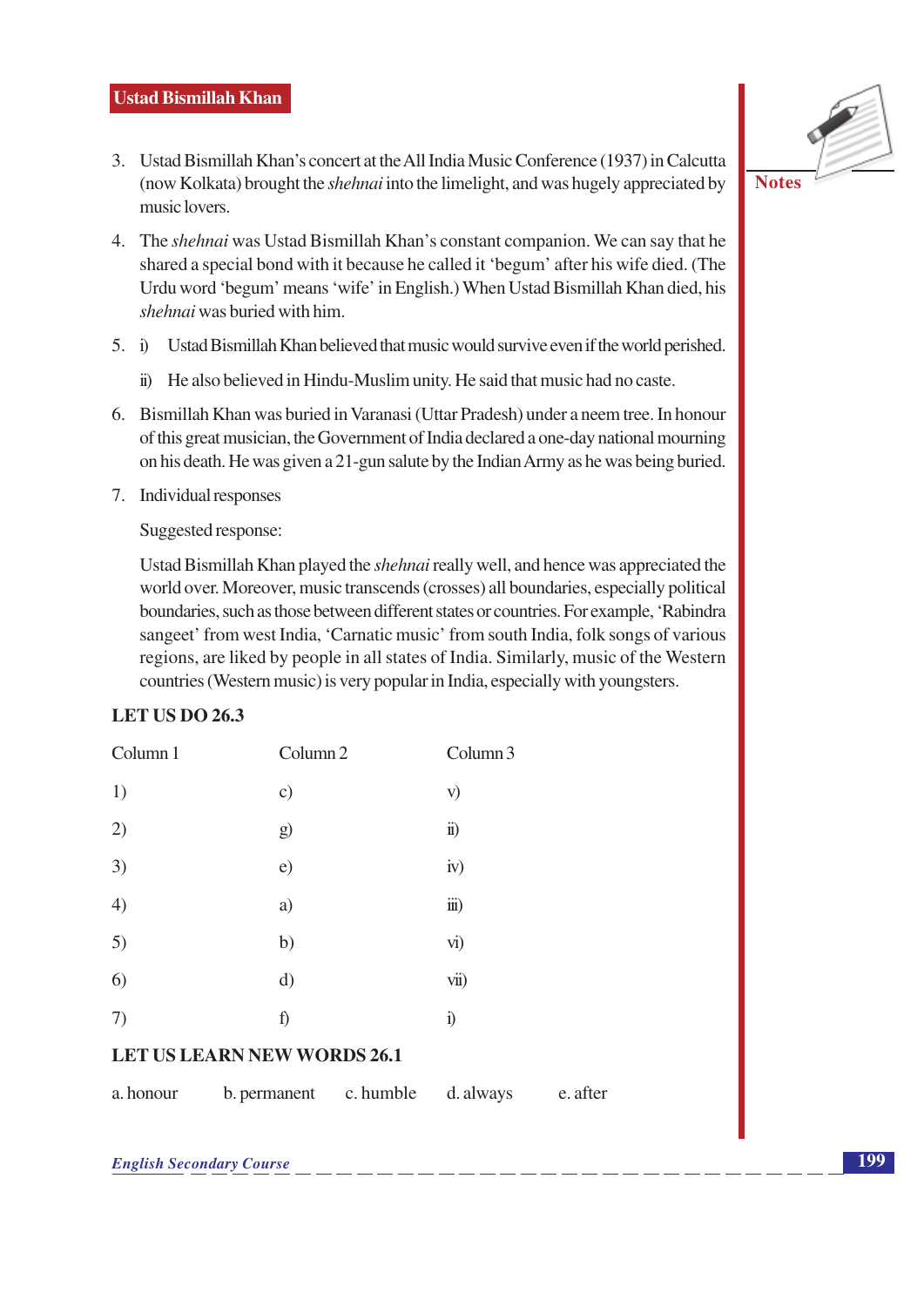

5. temporary

### **Notes**

### A. Affirmative and negative statements in the simple present tense

- $1.$ a. Radha does not go for a walk every evening.
	- b. I do not brush my teeth twice a day.
	- The train does not leave at 7 pm.  $C<sub>1</sub>$

26.3 LET US LEARN GRAMMAR

- d. Raju does not sing when he is taking a bath.
- e. Afzal does not go to the library to study.
- $2.$ a. I like sugar in my tea.
	- b. My sister plays the harmonium.
	- c. Mona eats guavas.
	- d. This shop sells musical instruments.
	- e. Amit studies every day.

### **B.** Prepositions

| 1.                      | a. on           | b. over     |                       | $c$ . in | d. to                    | e. by        |  |
|-------------------------|-----------------|-------------|-----------------------|----------|--------------------------|--------------|--|
|                         | 2. a. to        | b. from, in |                       | c. since | d. to                    | e. at, for   |  |
| <b>C. Phrasal Verbs</b> |                 |             |                       |          |                          |              |  |
| 1.                      | a. out          | b. off      |                       | $c$ . in | $d.$ up                  | e. back      |  |
|                         | 2. a. give away |             | b. get along          |          | c. saving up             | d. come down |  |
|                         | e. put across   |             | f. looking forward to |          | g. came across h. set in |              |  |
|                         |                 |             |                       |          |                          |              |  |

j. broke out

### 26.4 LET US WRITE

i. take off

- A. Individual Responses
- **B.** Individual Responses

### **TERMINAL QUESTIONS**

1. Ustad Bismilllah Khan was one of India's finest Indian classical musicians. He attained mastery over the *shehnai* and became famous the world over. He was often called the *shehnai* maestro. He's also famous because he had the rare honour of being awarded all the top-four civilian awards, including the Bharat Ratna.